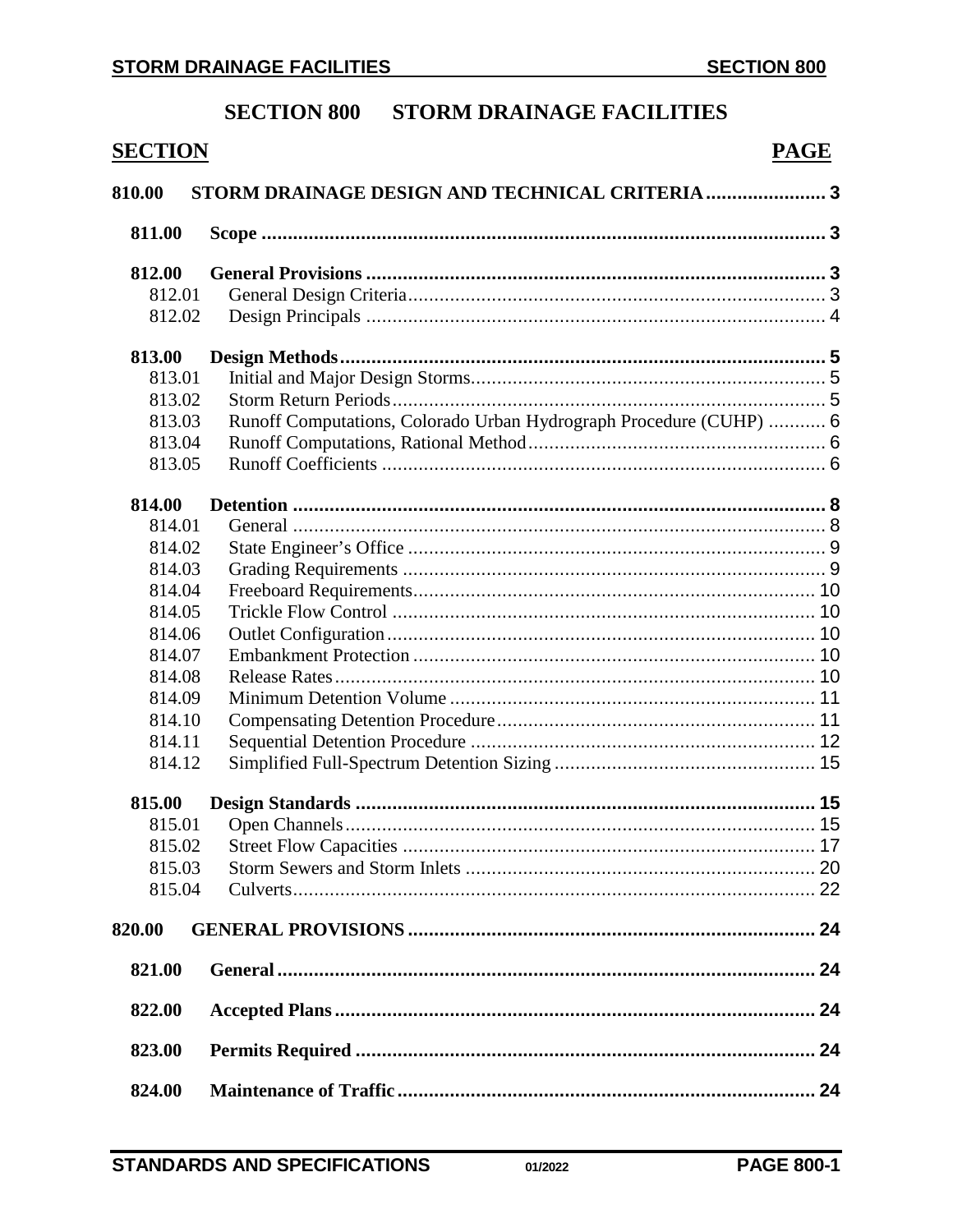| 830.00    |  |
|-----------|--|
| 831.00    |  |
| 832.00    |  |
| 833.00    |  |
| 834.00    |  |
| 835.00    |  |
| 840.00    |  |
| 841.00    |  |
| 841.01    |  |
| 841.02    |  |
| 841.03    |  |
| 842.00    |  |
| 842.01    |  |
| 842.01.01 |  |
| 842.02    |  |
| 842.03    |  |
| 842.04    |  |
| 842.05    |  |
| 842.06    |  |
| 842.07    |  |
| 842.08    |  |
| 843.00    |  |
| 843.01    |  |
| 843.02    |  |
| 843.03    |  |
| 843.04    |  |
| 843.05    |  |
| 843.06    |  |
| 843.07    |  |
| 843.08    |  |
| 843.09    |  |
| 843.10    |  |
| 850.00    |  |
| 860.00    |  |
| 870.00    |  |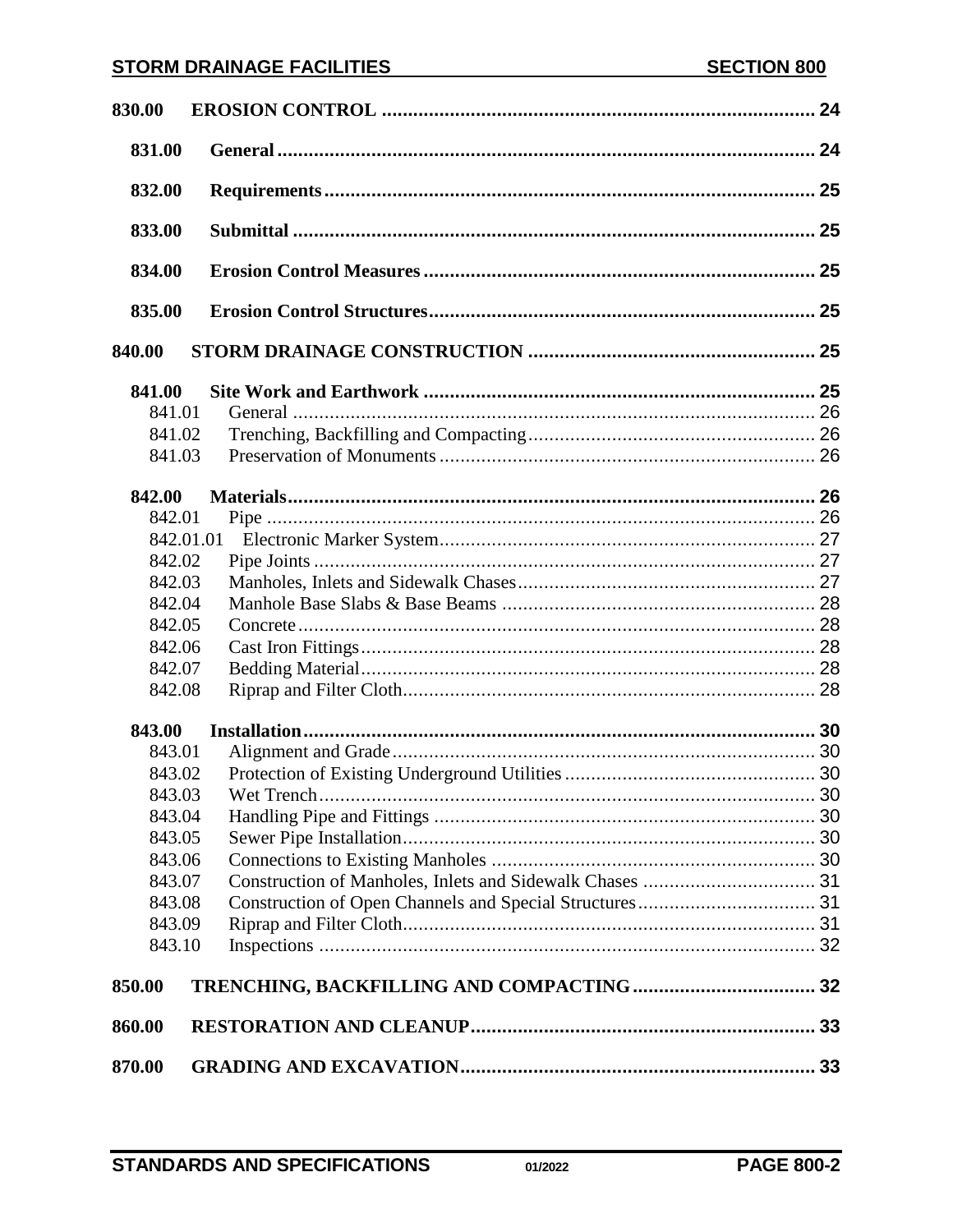# **SECTION 800 STORM DRAINAGE FACILITIES**

### <span id="page-2-0"></span>**810.00 STORM DRAINAGE DESIGN AND TECHNICAL CRITERIA**

#### <span id="page-2-1"></span>**811.00 Scope**

Section 800 sets forth the design and technical criteria and specifications for the analysis and design of drainage systems. All subdivision plats, site improvement plans, planned building groups and other proposed construction submitted to the Town for acceptance will be accompanied by a storm drainage analysis. Appropriate drainage system design must be submitted to and accepted by the Town Engineer for each phase of construction. Such analysis and design will conform to the criteria set forth herein. Acceptance of the analysis and design is subject to the following conditions:

- A. Construction of the system must commence within 365 days of the date of acceptance.
- B. No construction has been completed on any adjacent property that may have affected the drainage pattern within the basin.

In either case, the Town Engineer may require a new submittal.

A large portion of the criteria and design aids included in these STANDARDS AND SPECIFICATIONS originated from the Mile High Flood District (MHFD) "Urban Storm Drainage Criteria Manual". For any information not detailed in these specifications, refer to this manual.

#### <span id="page-2-2"></span>**812.00 General Provisions**

### <span id="page-2-3"></span>812.01 General Design Criteria

Except where specified here, the procedure, criteria, and standards set forth in the latest revision of the "Urban Storm Drainage Criteria Manual" will be instituted for the analysis of any drainage system. Sound knowledge of current engineering practices and drainage methodology, as well as common sense, will be involved with the analysis of any drainage system.

All development must be in conformance with the current Master Drainage Plan or Outfall System Plan for the drainage basins where the development is located. For areas not included within a Master Drainage Plan or Outfall Systems Plan, onsite historic peak flows shall be calculated using the present land use of the site. For offsite areas draining onto the site, peak flows shall be calculated using the current land use for areas that are fully developed without an existing stormwater detention pond or for areas that are undeveloped that will be required to provide stormwater detention if improved. For offsite areas that are currently developed with an existing stormwater detention pond, the peak detention pond discharge rates shall be used for the peak flows.

Conveyance must be provided downstream of the site to the major drainageway with sufficient capacity to pass the one hundred (100) year storm event. Easements for these conveyance systems must be provided and shown on the drainage plan. If it is not possible to obtain an easement and construct drainage improvements on the downstream property, runoff must be reduced to historic rates and concentrated flows must be spread out to stimulate existing conditions to minimize the potential for erosion.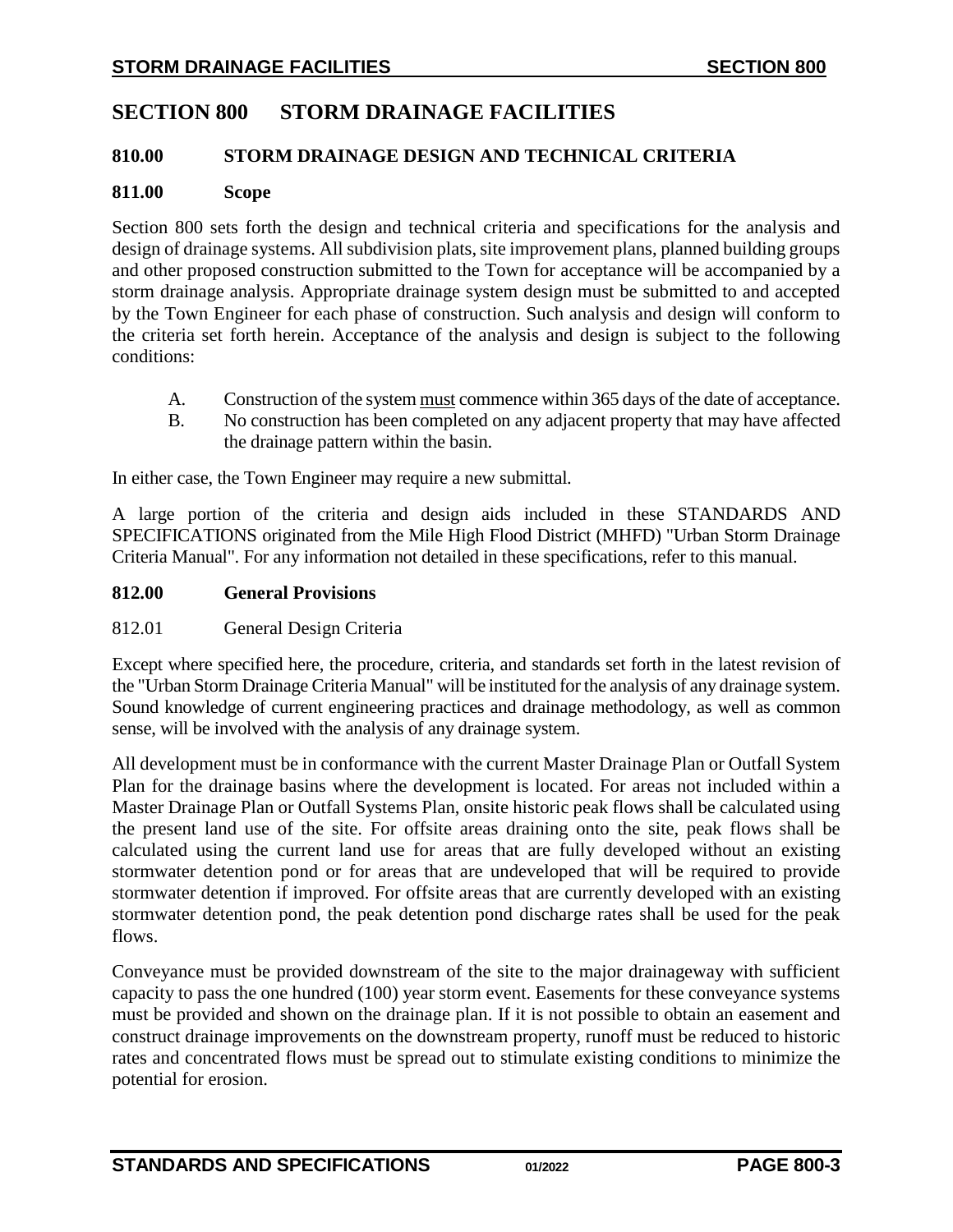All major storm floodplain boundaries will be available from the Town Engineer and must be shown on all preliminary and final drainage plans. All pond facilities will be of the detention type. The Town Engineer will approve methods of detention. Retention facilities will only be allowed with the written approval of the Town Engineer.

Construction that will impair surface drainage will not be accepted. The Town reserves the right to issue and enforce more stringent criteria should adverse conditions exist. Designs varying from the criteria will require a variance with written approval by the Town Engineer prior to final acceptance of the plans.

## <span id="page-3-0"></span>812.02 Design Principals

Natural topographic features will be the basis of location for easements and future runoff calculations. In developed and undeveloped areas, average land slopes may be utilized in runoff computations. Wherever existing drainage patterns and slopes are defined, these will be used. The drainage facilities so designed must be able to handle the design flows with no erosion damage to the system.

Streets will not be used as primary floodways for major storm runoff. The amount of runoff in the streets will not exceed the limits established in Section 815.02 of these STANDARDS AND SPECIFICATIONS.

Stormwater detention facilities and natural drainageways are to be used whenever feasible. Any alteration to natural drainage patterns will not be approved unless a thorough investigation and analysis shows no hazard or liability. The Town Engineer will have final authority over any system design.

The planning and design of the drainage system will not be such as to simply transfer the problem from one location to another or create a more hazardous condition downstream. Provisions will be made in every development in the form of an easement or Right of Way for the 100-year storm to pass through that development, including tributary offsite runoff.

Enhancement of stormwater runoff quality is required for all developments within the Town of Erie through the use of structural or nonstructural Best Management Practices (BMPs). Refer to the Urban Storm Drainage Criteria Manual (Volume 3) for guidance on selection, use and design of BMPs.

All drainage improvements will be as natural in appearance as possible to be aesthetically pleasing. Maintenance access will be provided for all drainage and flood control facilities.

Irrigation ditches cannot be used as an outfall point for the storm drainage system because of physical limitations. Variances can occur when the capacity of the irrigation ditch is adequate to carry the normal ditch flow plus the storm runoff with adequate freeboard to avoid creating a hazard to those below the ditch. Written approval must be obtained from the ditch owner stating that the owner understands the physical and legal (i.e., liability) consequences of accepting said runoff. However, without major reworking of irrigation ditches to provide major carrying capacity without undue hazard to those downstream or below the ditch, the ditches are almost always totally inadequate for such a use and should not normally be used as an outfall. Moreover, because ditches are normally privately owned, one cannot assume the perpetual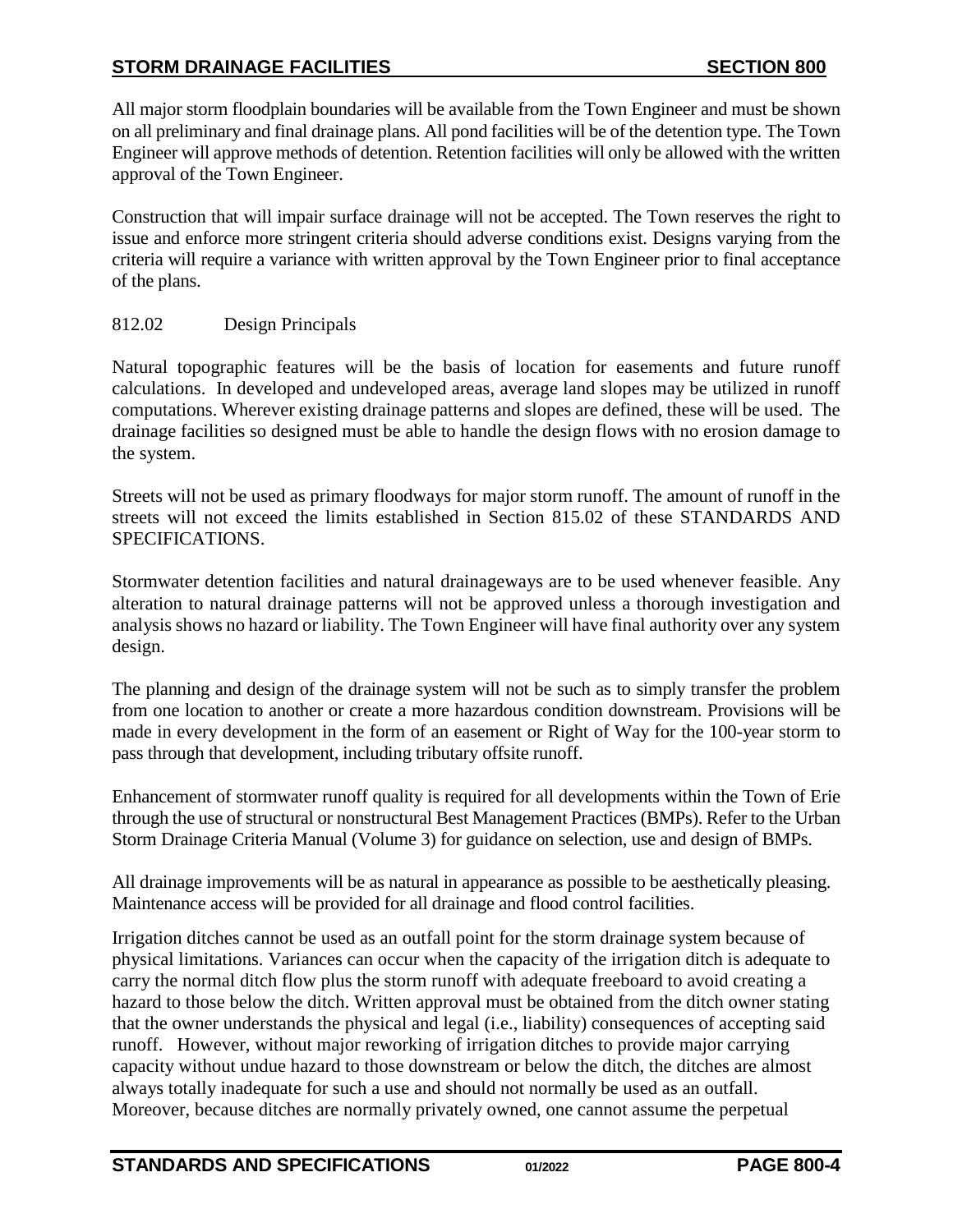existence or function of a ditch. If a variance is requested to the Town Engineer for use of a ditch as an outfall, it is the design engineer's responsibility to complete all studies and designs deemed necessary by the Town Engineer to support the use of the ditch as well as a secondary drainage design should the ditch cease to exist.

Expressed written approval must be obtained from the managing organization for irrigation ditches being considered for crossing or easements.

### <span id="page-4-0"></span>**813.00 Design Methods**

<span id="page-4-1"></span>813.01 Initial and Major Design Storms

Every urban area has two separate and distinct drainage systems whether or not they are actually planned for and designed. One is the initial system corresponding to the initial (or ordinary) storm recurring at regular intervals. The other is the major system corresponding to the major (or extraordinary storm), which is unlikely to occur more often than once in 100 or more years. Since the effects and routing of storm waters for the major storm may not be the same as for the initial storm, all storm drainage plans submitted for acceptance will detail two separate systems; one indicating the effects of the initial storm and the other showing the effects of the major storm.

- A. *Initial storm provisions:* The objectives of such drainage system planning are to minimize inconvenience, to protect against recurring minor damage, to reduce rising maintenance costs, and to create an orderly drainage system. The initial storm drainage system may include such facilities as curb and gutter, storm sewer, swales, and other open drainageways and detention facilities.
- B. *Major storm provisions:* The major storm will be considered the 100-year storm. The objectives of the major storm planning are to eliminate substantial property damage or loss of life and will be as directed and accepted by the Town Engineer. Major drainage systems may include storm sewers, open drainageways and detention facilities. The correlation between the initial and major storm system will be analyzed to insure a well-coordinated drainage system.
- <span id="page-4-2"></span>813.02 Storm Return Periods

The initial and major storm design return periods will not be less than those found in Table 800-1:

| Land Use or Zoning             | Design Storm Return Period |             |  |  |  |
|--------------------------------|----------------------------|-------------|--|--|--|
|                                | <b>Initial Storm</b>       | Major Storm |  |  |  |
| Residential                    | $2$ -year                  | $100$ -year |  |  |  |
| <b>Commercial and Business</b> | 5-year                     | $100$ -year |  |  |  |
| <b>Public Building Areas</b>   | 5-year                     | $100$ -year |  |  |  |
| Parks, Greenbelts, etc.        | $2$ -year                  | $100$ -year |  |  |  |

### **TABLE 800-1 DESIGN STORM RETURN PERIODS**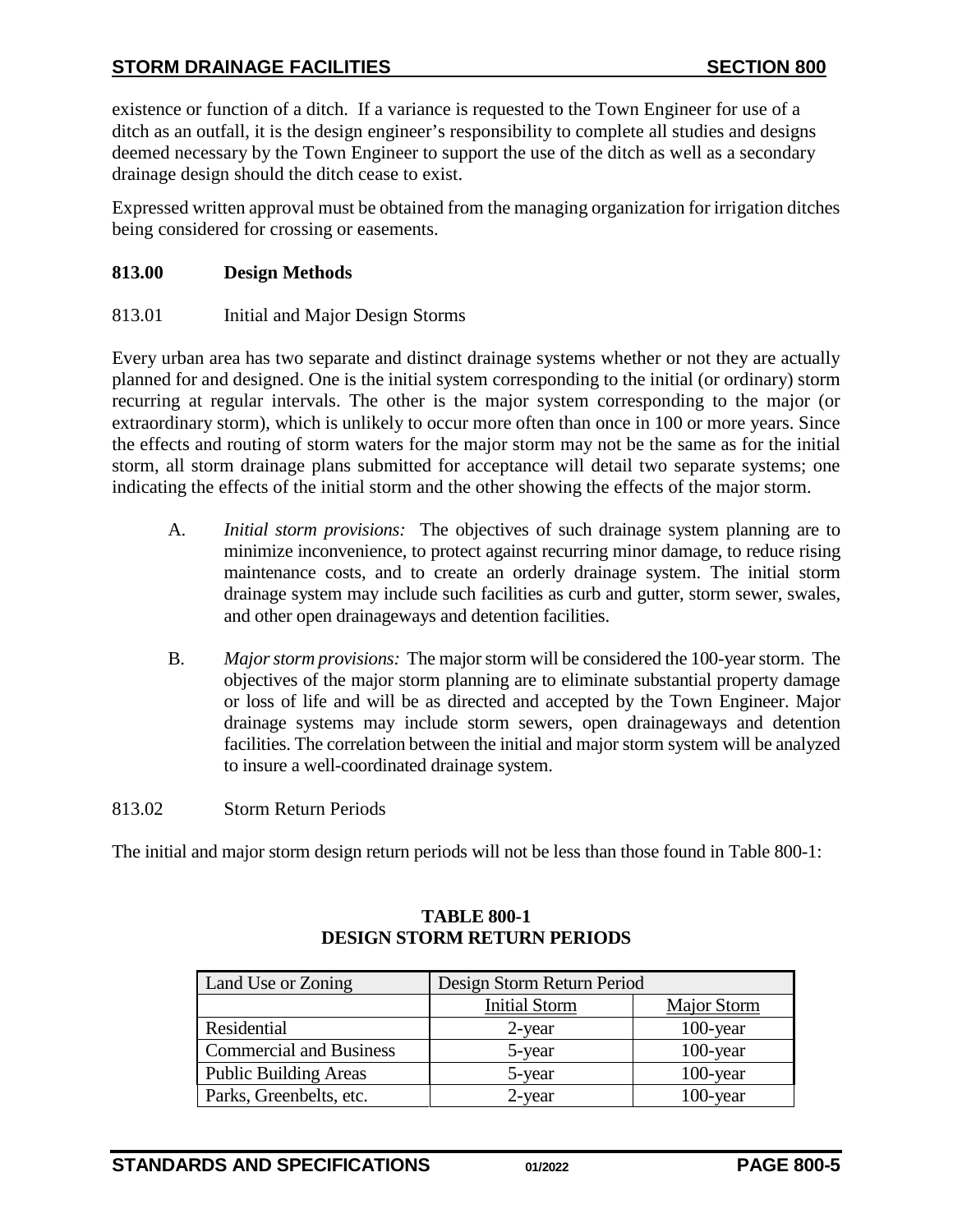## <span id="page-5-0"></span>813.03 Runoff Computations, Colorado Urban Hydrograph Procedure (CUHP)

The CUHP method is generally applicable to drainage basins greater than 90 acres. However, the CUHP is required for watershed areas larger than 160-acres. The procedures for the CUHP, as explained in the Urban Storm Drainage Criteria Manual, shall be followed in the preparation of drainage reports and storm drainage facility designs in the Town. The CUHP program requires the input of a design storm, either as a detailed hyetograph or as a 1-hour rainfall depth. The program for the latter using the 2-hour storm distribution recommended in the Urban Storm Drainage Criteria Manual generates a detailed hyetograph distribution. The 1-hour rainfall depths for the Town of Erie are presented in Table 800-2.

| UNE-HUUK KAINFALL DEPTH |                      |  |  |  |  |  |  |
|-------------------------|----------------------|--|--|--|--|--|--|
| Design Storm            | Rainfall Depth (in.) |  |  |  |  |  |  |
| 2-Year                  | 0.81                 |  |  |  |  |  |  |
| 5-Year                  | 1.11                 |  |  |  |  |  |  |
| 10-Year                 | 1.39                 |  |  |  |  |  |  |
| 25-Year                 | 1.84                 |  |  |  |  |  |  |
| 50-Year                 | 2.24                 |  |  |  |  |  |  |
| 100-Year                | 2.68                 |  |  |  |  |  |  |
| 500-Year                | 3.89                 |  |  |  |  |  |  |

### **Table 800-2 TOWN OF ERIE ONE-HOUR RAINFALL DEPTH**

The hydrograph from the CUHP program must be routed through any proposed conveyance facility using the Storm Water Management Model (SWMM) or a similar method approved by the Town Engineer.

### <span id="page-5-1"></span>813.04 Runoff Computations, Rational Method

The Rational Method will be utilized for sizing storm sewers and for determining runoff magnitude from un-sewered areas. The limit of application of the Rational Method is approximately 160 acres. When the drainage basin exceeds 160 acres, the CUHP method shall be used. The procedures for the Rational Method, as explained in the Urban Storm Drainage Criteria Manual, shall be followed in the preparation of drainage reports in the Town.

### <span id="page-5-2"></span>813.05 Runoff Coefficients

Rational method runoff coefficients: The runoff coefficient (C) to be used in conjunction with the Rational Method will be calculated using the percent imperviousness shown in Table 800-3 as explained in the Urban Storm Drainage Criteria Manual.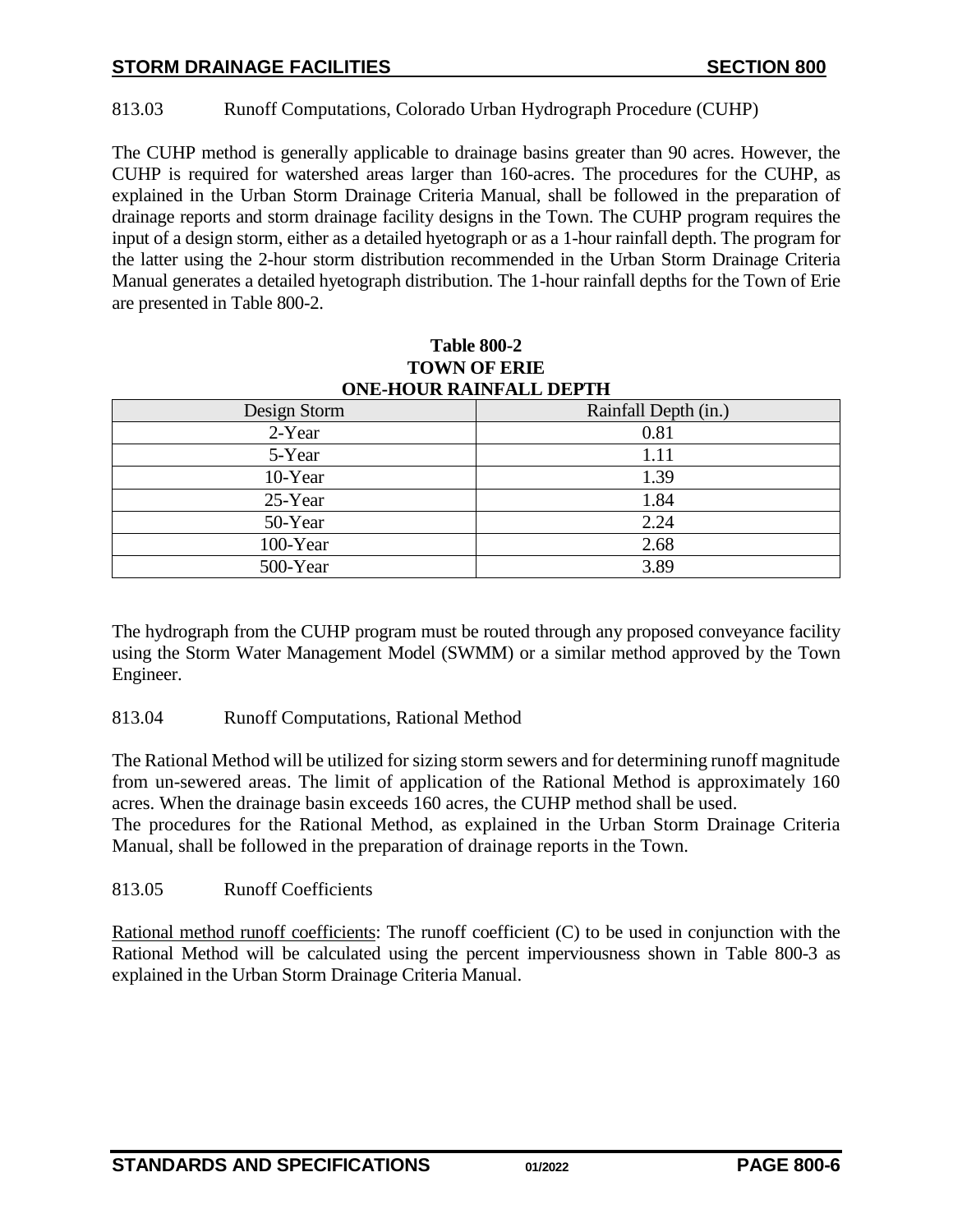| <b>LAND USE OR SURFACE</b>        | <b>PERCENT</b>    |
|-----------------------------------|-------------------|
| <b>CHARACTERISTICS</b>            | <b>IMPERVIOUS</b> |
| <b>Business</b>                   |                   |
| Commercial Areas                  | 95                |
| Neighborhood Areas                | 75                |
| Residential Lots (Lot Area Only): |                   |
| Single-Family                     |                   |
| 2.5 Acres or Larger               | 12                |
| $\overline{0.75} - 2.49$ Acres    | 20                |
| $0.25 - 0.74$ Acres               | 30                |
| 0.24 Acres or Less                | 45                |
| Apartments                        | 75                |
| Industrial:                       |                   |
| <b>Light Areas</b>                | 80                |
| <b>Heavy Areas</b>                | 90                |
| Parks, Cemeteries                 | 10                |
| Playgrounds                       | 25                |
| Schools                           | 55                |
| Railroad Yard Areas               | 50                |
| <b>Undeveloped Areas:</b>         |                   |
| <b>Historic Flow Analysis</b>     |                   |
| Greenbelts, Agricultural          | $\frac{2}{2}$     |
| <b>Offsite Flow Analysis</b>      |                   |
| (when land use not defined)       |                   |
| Streets:                          |                   |
| Paved                             | 100               |
| Gravel (Packed)                   | 40                |
| Drives and Walks                  | 90                |
| <b>Roofs</b>                      | 90                |
| Lawns, Sandy Soil                 | $\overline{c}$    |
| Lawns, Clay Soil                  | $\overline{2}$    |

## **TABLE 800-3 PERCENT IMPERVIOUS FOR RATIONAL METHOD**

Note: These Rational Method coefficients may not be valid for large basins.

### 813.06 Rainfall Intensities

The rainfall intensities to be used in the computation of runoff using the Rational Method shall be obtained from the Rainfall Intensity Duration Curves for the Town of Erie, included in these STANDARDS AND SPECIFICATIONS, or can be computed using the following equation.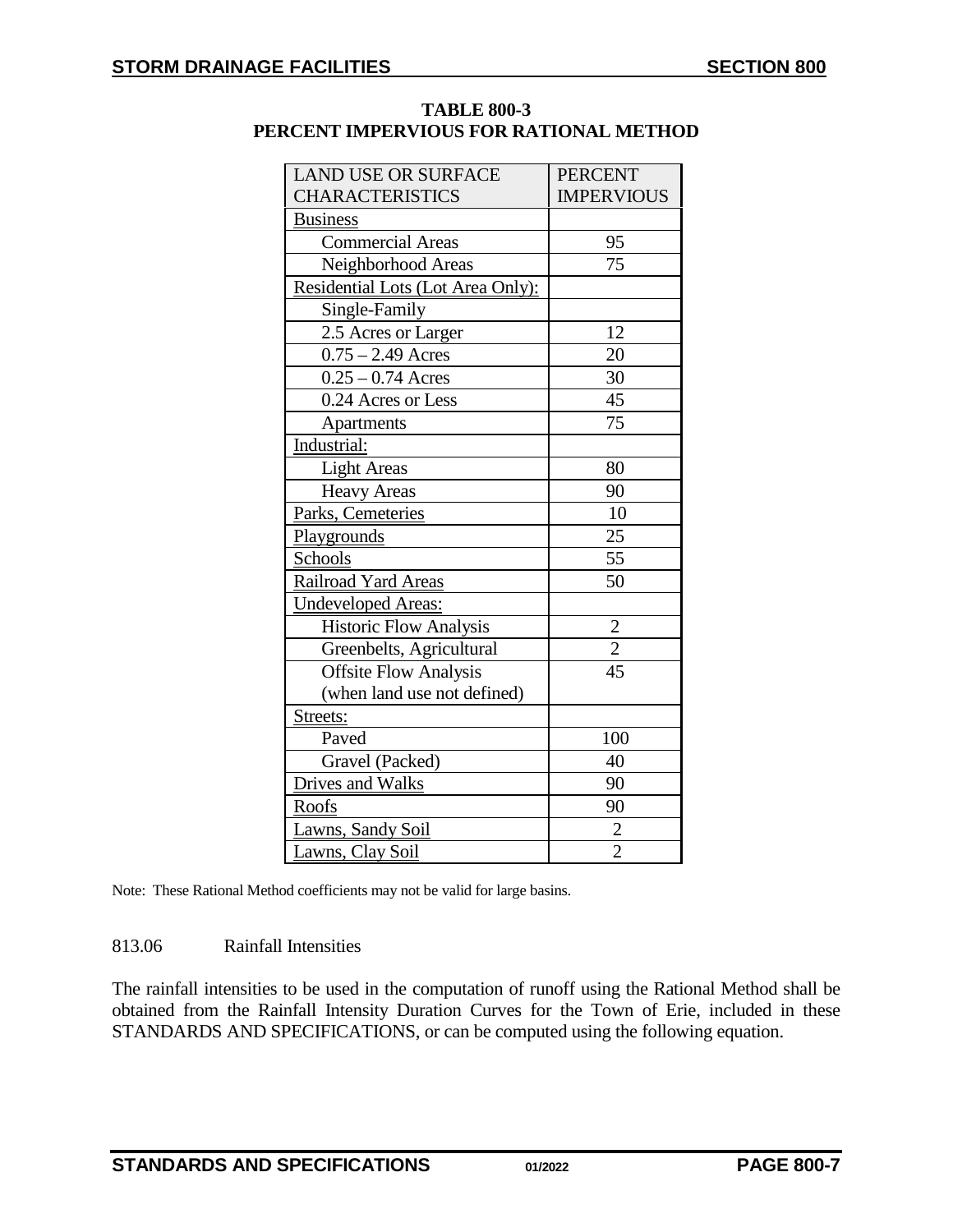$$
I = \frac{28.5 \ P_I}{\left(10 + T_d\right)^{0.786}}
$$

Where:

*I* = rainfall intensity (inches per hour)  $P_1 = 1$ -hour point rainfall depth (inches)

 $T_d$  = storm duration (minutes)



<span id="page-7-0"></span>

## <span id="page-7-1"></span>814.01 General

Onsite detention is required for all new development, expansion, and redevelopment. The required minimum detention volume and maximum release rates at these volumes shall be determined in accordance with the procedure and data set forth in these criteria.

For lands where the Town has adopted a Master Drainage Plan or Outfall Systems Plan, detention facilities identified in the Master Drainage Plan or Outfall Systems Plan shall be constructed. For lands where there is no Master Drainage Plan or Outfall Systems Plan, detention is required for all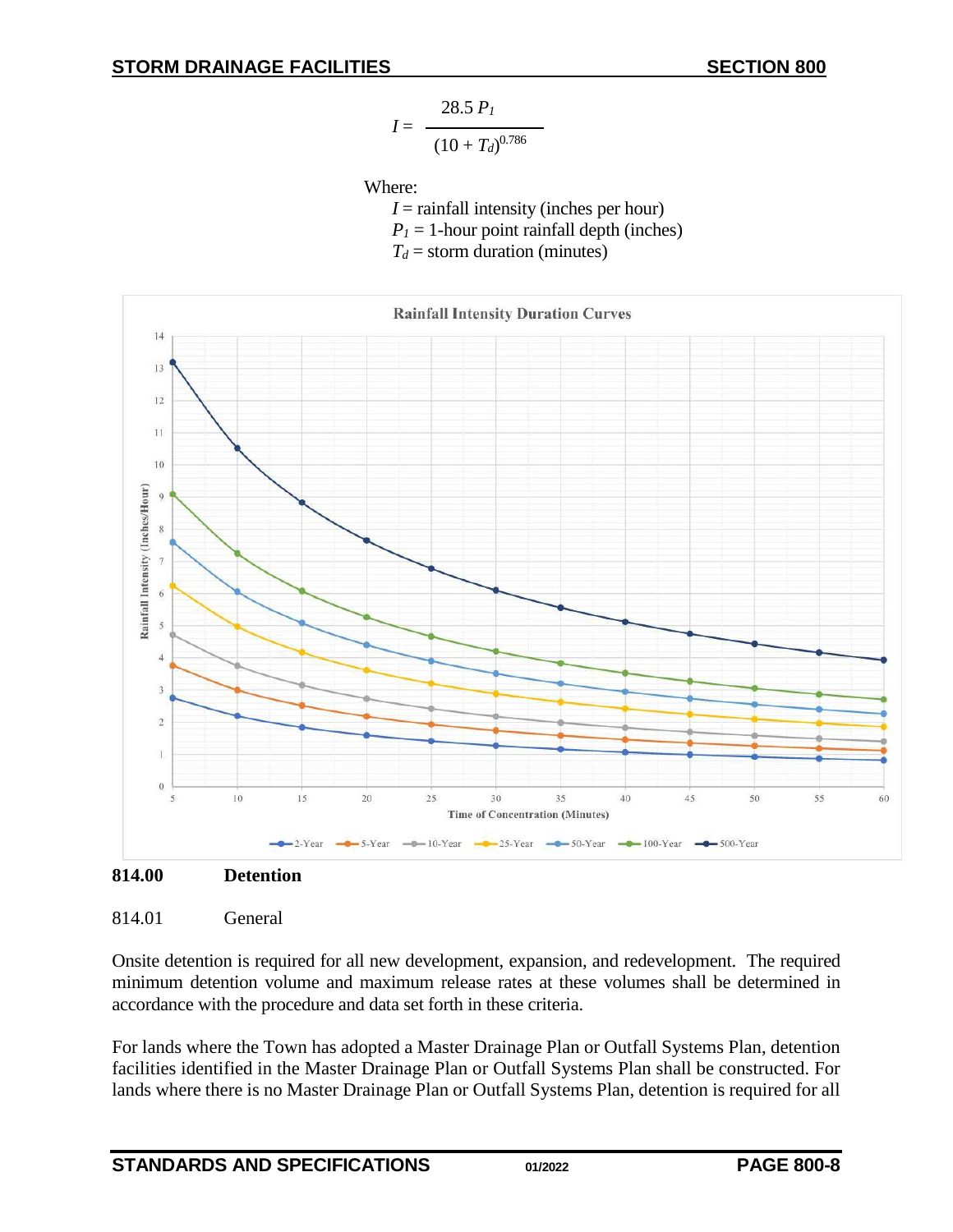development as discussed in this section. Detention facilities should be designed using hydrograph and routing methods where possible.

Release rates and volumes, described in Sections 814.08 and 814.09, only apply to detention facilities with tributary drainage areas less than 90 acres. For detention facilities with tributary areas greater than 90 acres, the Full Spectrum Detention method must be used for the design as describes in section 814.12. The Rational Formula-based FAA detention method shall not be used.

Offsite drainage shall be routed around the detention facility or the tributary drainage area must be included in the pond volume and release rate sizing analysis.

More stringent detention volumes and release rates may be required by the Town Engineer to avoid negatively impacting the downstream properties.

Extended Detention Basins with stormwater quality storage as defined in the Urban Storm Drainage Criteria Manual shall typically be provided.

Exemptions from the detention requirement may be granted if it can be demonstrated that the developed area does not adversely affect the downstream major drainageways (assuming the entire tributary drainage area is fully developed). This condition can typically occur for development located adjacent to a major drainageway. If an exemption is granted, a water quality only storage facility must be provided.

Parking lots that serve as detention storage facilities must not have a storage depth of more than 1 foot. Parking lots that serve as detention storage facilities must place notification signs that ponding will occur during a rainfall event. The signs shall be permanent and high quality, meeting both the Town's specifications for traffic signs and the Manual on Uniform Traffic Control Devices (MUTCD). Parking lot detention shall not be used at critical facilities as determined by the Town Engineer. Critical facilities may include, but are not limited to, hospitals, fire stations, police stations, schools, and potential gathering places that may be used in the event of an emergency.

## <span id="page-8-0"></span>814.02 State Engineer's Office

Any dam constructed for the purpose of storing water, with a surface area, volume, and/or dam height as specified in Colorado Revised Statutes 37-87-105, shall require the approval of the plans by the State Engineer's Office. Current legislation may revise these statutes. All detention storage areas shall be designed and constructed in compliance with current state statutes and/or criteria presented herein.

# <span id="page-8-1"></span>814.03 Grading Requirements

Slopes on earthen embankments shall not be steeper than 4 (horizontal) to 1 (vertical). The geotechnical engineer for the project shall verify slope stability. All earthen slopes shall be covered with topsoil and re-vegetated. For irrigated grassed detention facilities the minimum bottom slope shall be 2% measured perpendicular to the trickle channel. Wet bottom detention facilities shall be reviewed on a case-by-case basis.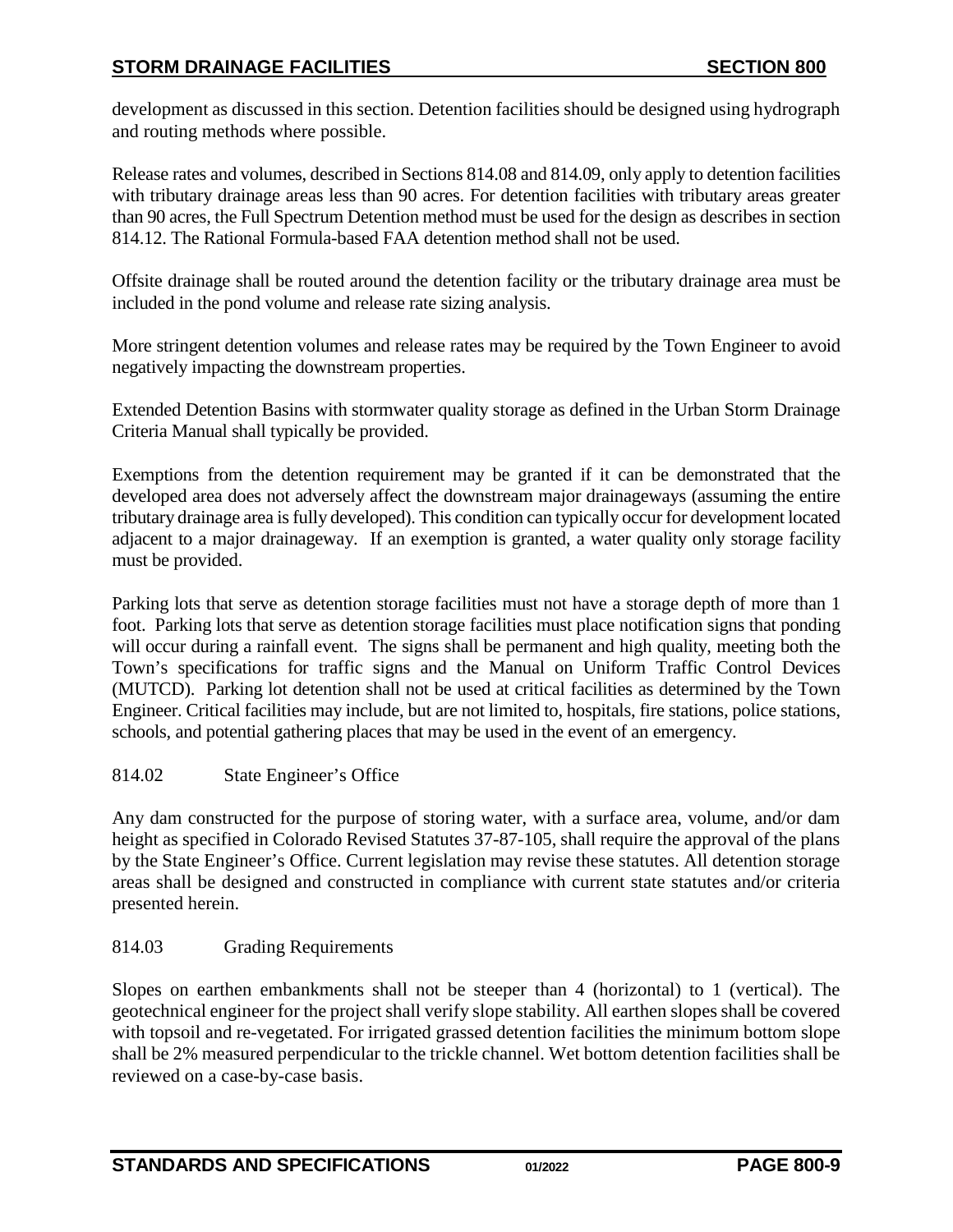When proposed lot grading has three or more lots draining to a shared lot line swale to a roadway, a sidewalk chase drain shall be installed to convey drainage through the sidewalk to the gutter. In areas with detached sidewalk and trees lawns, the sidewalk chase shall continue through the tree lawn and curb to the gutter.

<span id="page-9-0"></span>814.04 Freeboard Requirements

The minimum required freeboard for grassed and parking lot detention facilities is one (1) foot above the computed 100-year water surface.

<span id="page-9-1"></span>814.05 Trickle Flow Control

All grassed detention ponds shall include a trickle channel.

The base flow shall be carried in a trickle channel. The minimum capacity shall be one (1) percent to three (3) percent of the 100-year flow, but not less than one (1) cfs. Trickle channels may be constructed of concrete or other approved materials to minimize erosion and to facilitate maintenance. Trickle channels that aesthetically blend with the adjacent vegetation and are designed to be stable based on the soil conditions are preferred..

### <span id="page-9-2"></span>814.06 Outlet Configuration

Refer to the Urban Storm Drainage Criteria Manual for outlet configuration and sizing methods.

### <span id="page-9-3"></span>814.07 Embankment Protection

Whenever a detention facility uses an embankment to contain water, the embankment shall be protected from catastrophic failure due to overtopping. Overtopping can occur when the pond outlets become obstructed or when a larger than 100-year storm event occurs. Failure protection for the embankment may be provided in the form of a heavy buried riprap layer (Type M or larger) on the entire downstream face of the embankment or a separate stable emergency spillway having a minimum capacity of twice the maximum release rate for the 100-year storm event. For either case, the pond overflow velocity down the face of the embankment must be analyzed and adequate erosion protection must be provided. Structures shall not be permitted in the path of the emergency spillway or overflow. The invert of the emergency spillway should be set equal to or above the 100-year water surface elevation.

### <span id="page-9-4"></span>814.08 Release Rates

The maximum allowable unit release rates are summarized in Table 800-4. Refer to Urban Storm Drainage Criteria Manual Volume 3 for water quality release rate sizing.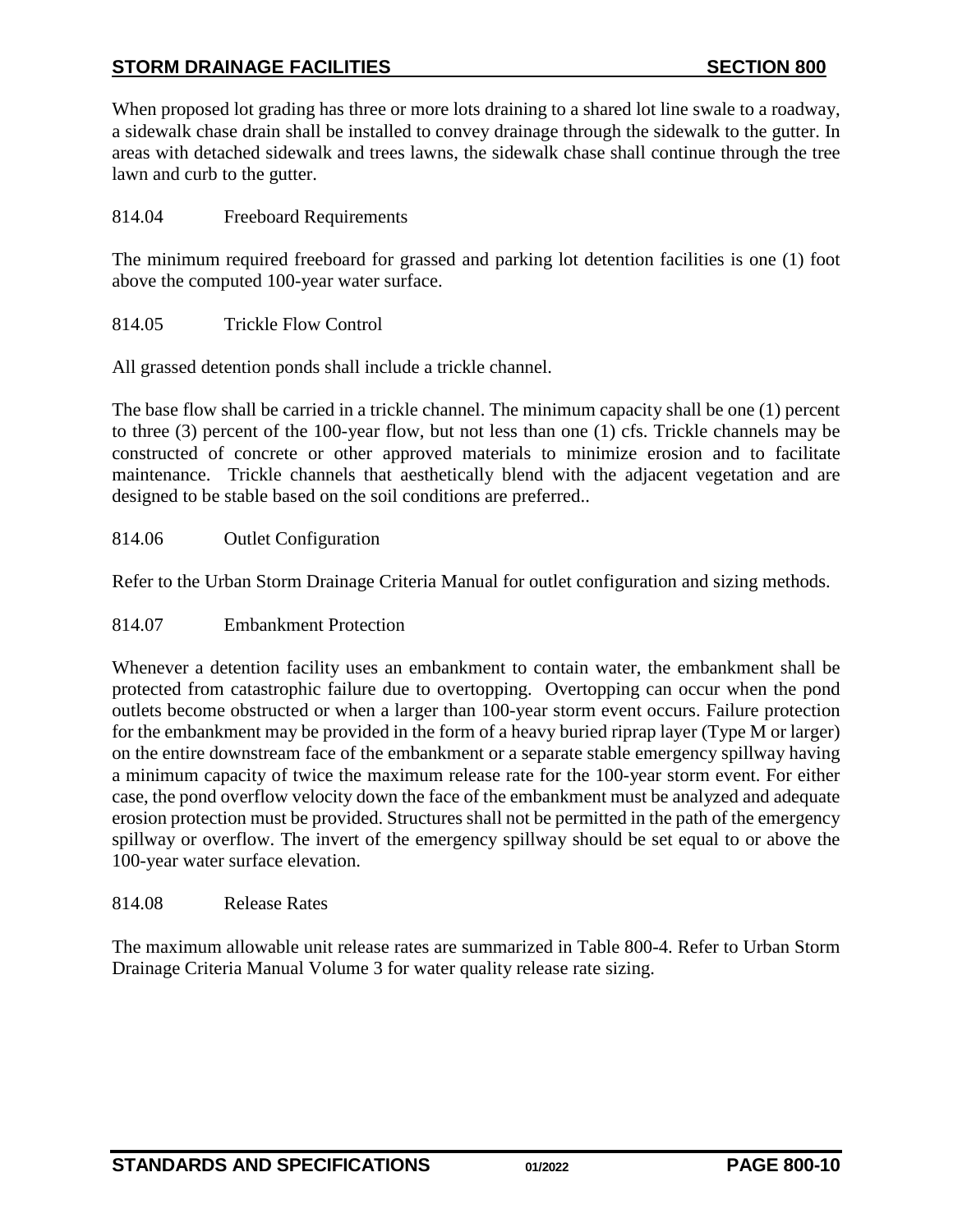### **TABLE 800-4 ALLOWABLE RELEASE RATES FOR DETENTION PONDS - CFS/ACRE**

|                          | <b>SCS SOIL GROUP*</b> |      |          |  |  |  |
|--------------------------|------------------------|------|----------|--|--|--|
| <b>CONTROL FREQUENCY</b> | A                      |      | C & D    |  |  |  |
| 2-year                   | 0.02                   | 0.03 | 0.04     |  |  |  |
| 5-year                   | 0.07                   | 0.13 | 0.17     |  |  |  |
| 10-year                  | 0.13                   | 0.23 | 0.30     |  |  |  |
| $25$ -year               | 0.24                   | 0.41 | 0.52     |  |  |  |
| $100$ -year              | 0.5                    | 0.85 | $1.00\,$ |  |  |  |

\*SCS soil groups are classified according to their infiltration and transmission rates. The hydrologic soil groups are:

A. - Soils having high infiltration rates even when thoroughly wetted. These consist chiefly of deep, well to excessively drained sands or gravel. These soils have a high rate of water transmission.

B. - Soils having moderate infiltration rates when thoroughly wetted. These consist chiefly of moderately fine to moderately coarse textures. These soils have a moderate rate of water transmission.

C & D. - Soils having slow infiltration rates when thoroughly wetted. These consist chiefly of soils with a layer that impede downward movement of water or soils with moderately fine to fine texture. These soils have a slow rate of water transmission.

### <span id="page-10-0"></span>814.09 Minimum Detention Volume

The minimum required detention volumes should be determined using the following equations (Refer to Urban Storm Drainage Criteria Manual Volume 3 for water quality release rates):

 $V= KA$ , (Equation 801)

For the 100-year storm event,  $K_{100} = (1.78I - 0.002I^2 - 3.56)/1000$  (Equation 802)

For the 10-year, storm event,

 $K_{10} = (0.95I - 1.90)/1000$  (Equation 803)

| Where | V = required volume for the 100 or 10-year storm event (acre-feet), |
|-------|---------------------------------------------------------------------|
|       | $I =$ Developed basin imperviousness $(\%)$                         |
|       | $A =$ Tributary area (Acres)                                        |

<span id="page-10-1"></span>814.10 Compensating Detention Procedure

Detention facilities are to be designed using the compensating detention procedure if any runoff is to flow undetained from the subject property. There may be more than one local detention facility onsite. The compensating detention procedure requires that the total release rates from the detained and undetained areas be equal to the allowable release rates from the site. Therefore, the more undetained runoff, the less the allowable detention facility release rates. The maximum limit on the undetained area is 5% or 5 acres, whichever is less.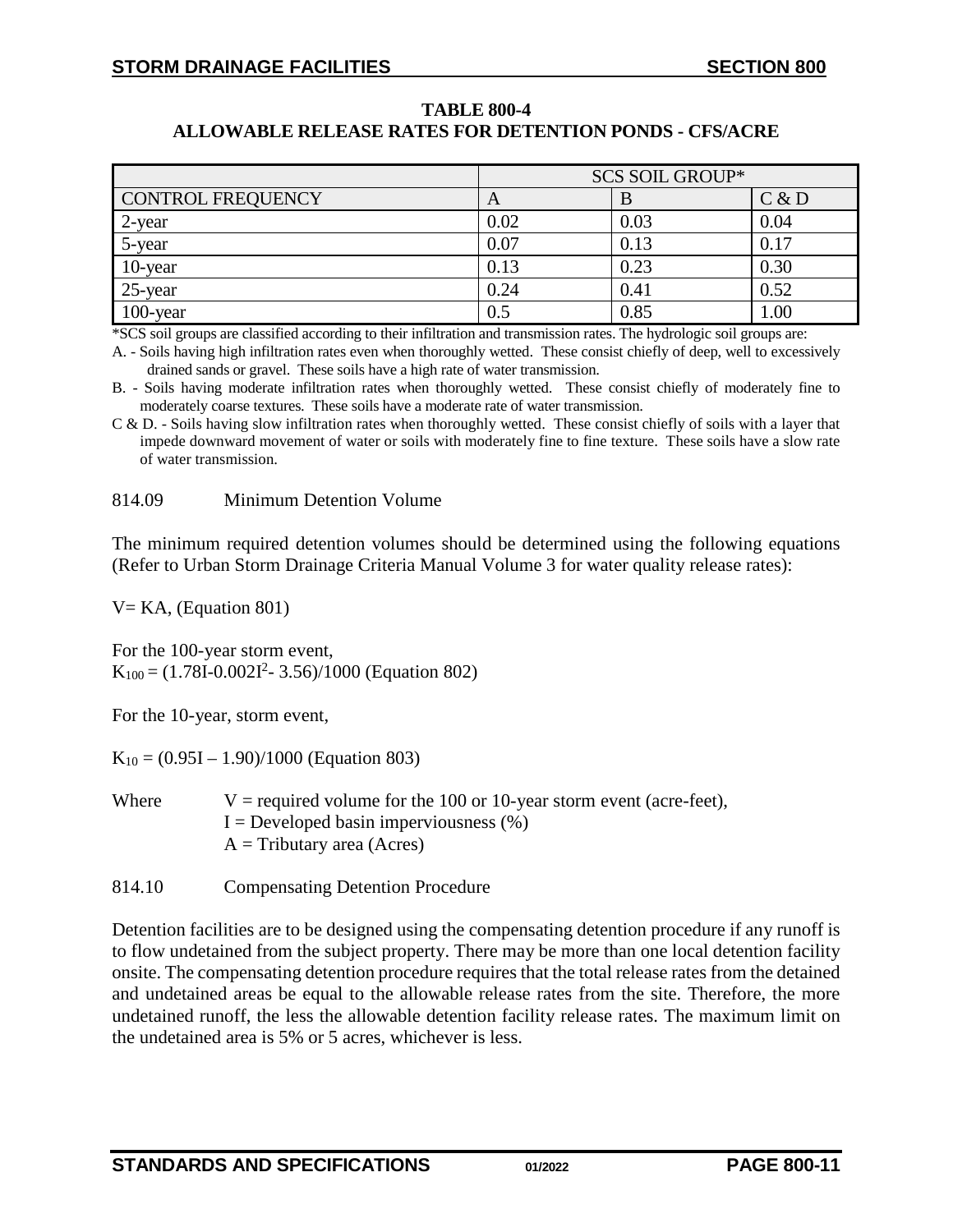## Minimum Detention Volumes:

For detention facilities with drainage areas less than 90 acres, the minimum detention volumes shall be calculated using the equations in Section 814.09. The area contributing to the undetained runoff shall be included in the minimum detention volume calculation as if this area was draining to the detention facility. For detention facilities that are sized using the Full Spectrum Detention method, only the area tributary to the detention pond shall be included in the pond sizing analysis but using the reduced maximum release rates defined below.

## Maximum Release Rates:

The maximum release rates shall be calculated in two steps. First, the allowable release rates from the whole basin (detained and undetained areas) shall be computed using Table 800-4 from Section 814.08. Then the maximum release rates from the detention facility are set equal to the maximum release rates from the whole site minus the runoff rates from the undetained area. Reduced release rates must be determined for all of the storm events analyzed for the pond sizing.

# <span id="page-11-0"></span>814.11 Sequential Detention Procedure

Unless the CUHP/SWMM method of analysis is used, local detention facilities are to be designed using the "sequential detention procedure" if any storm runoff is detained by two or more detention facilities in sequence before leaving the subject property. The sequential detention method accounts for the inherent decrease in efficiency of two sequential detention facilities versus one facility by considering the released runoff from one facility to be equivalent to runoff from an incremental area tributary to the second facility. Thus, the storage volume of the second facility is increased to accommodate the incremental area runoff. By minimizing the second detention facility's release rate, the volumes of any additional sequential facilities are minimized.

Sequential detention facilities are to be designed using Standard Form SF-11 provided below. The form is divided into two parts: Singular Detention and Sequential Detention. The singular detention part is for listing and computing the parameters associated with a single detention facility. Each facility is analyzed using the "equation detention method" criteria and the "compensating detention procedure" criteria, if required. The sequential detention part of the form evaluates the combined effect of the detention facilities. The results of the second part computations will yield the minimum volume required and the maximum release rates allowed for each detention facility. The description of Standard Form SF-11 is as follows:

| Col. 1:       | <b>Facility Number:</b> Designated number of the detention facility being<br>analyzed.                                                                  |
|---------------|---------------------------------------------------------------------------------------------------------------------------------------------------------|
| Col. 2:       | <b>Basin Area:</b> Area of basin (sub-basin) tributary to the detention facility not<br>including any area tributary to an upstream detention facility. |
| Col. 3:       | <b>(O-sub I):</b> Peak inflow in cfs from the area described in Column 2.                                                                               |
| $\sim$ $\sim$ |                                                                                                                                                         |

Col. 4: **IMP %**: Percent imperviousness of the area described in Column 2 to be used in Equations 802 and 803.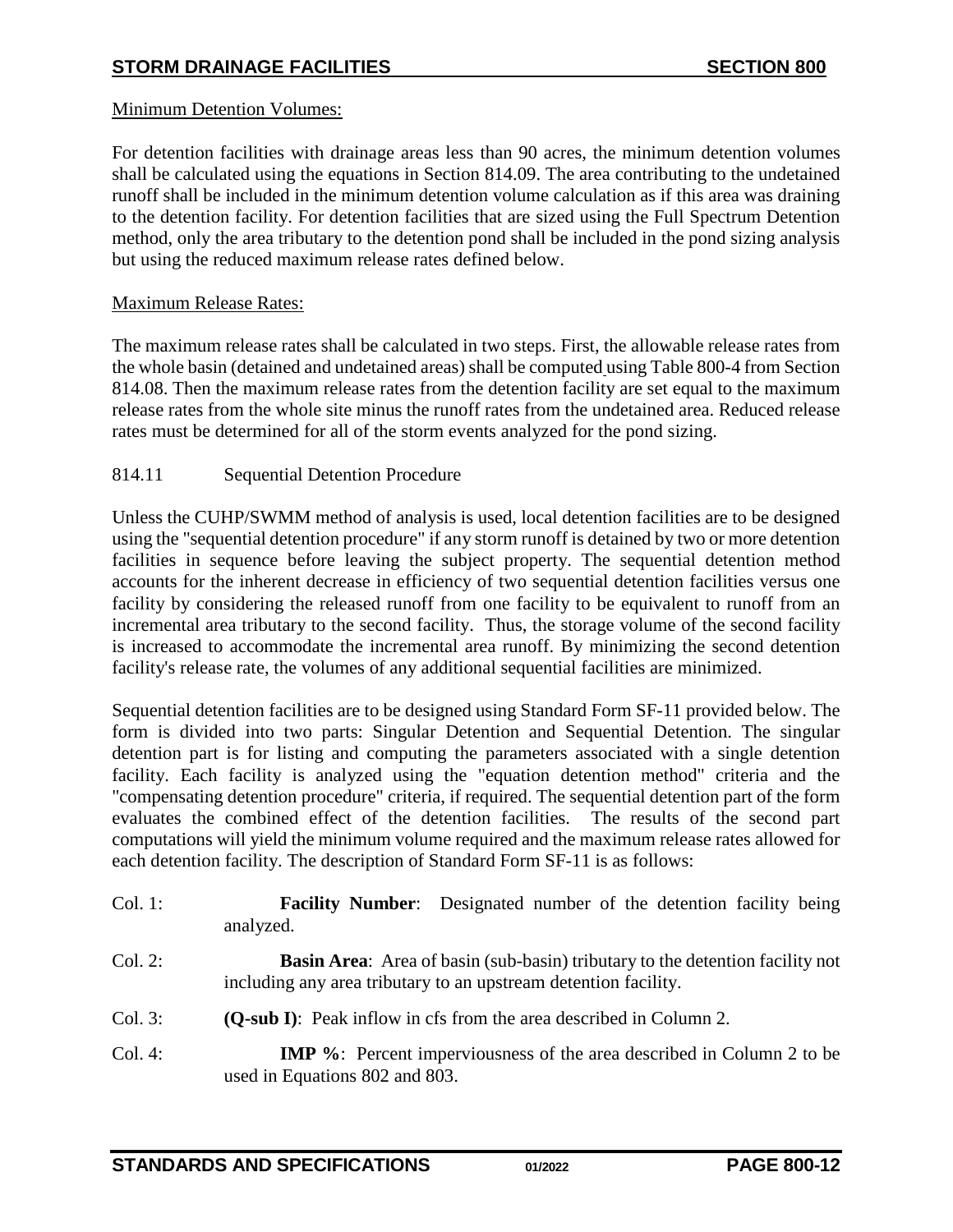- Col. 5: **K**: K-factor calculated from Equations 802 and 803 and the percent imperviousness (IMP %) in Column 4.
- Col. 6: **(Q-sub I/A)**: Peak inflow (Q-sub I) in Column 3 divided by the area (A) in Column 2.
- Col. 7: **ΣQ**: Peak inflow into detention facility computed by summation of the peak inflow in Column 3 and the maximum release rate from the detention facilities just upstream in Column 10.
- Col. 8: **Z**: Equivalent inflow area computed by dividing Column 7 by Column 6  $(\Sigma Q/(Q_I/A)).$
- Col. 9: **Minimum S-sub m**: Minimum allowed storage volume for the respective detention facility computed using Equation 801 and the parameters in Column 5 (K-factor) and Column 8 ( $Z = A$ ).
- Col. 10: **Maximum Q-sub m**: Maximum allowed release rate for the respective detention facility computed using the values in Table 800-4 and the Z parameter in Column 8.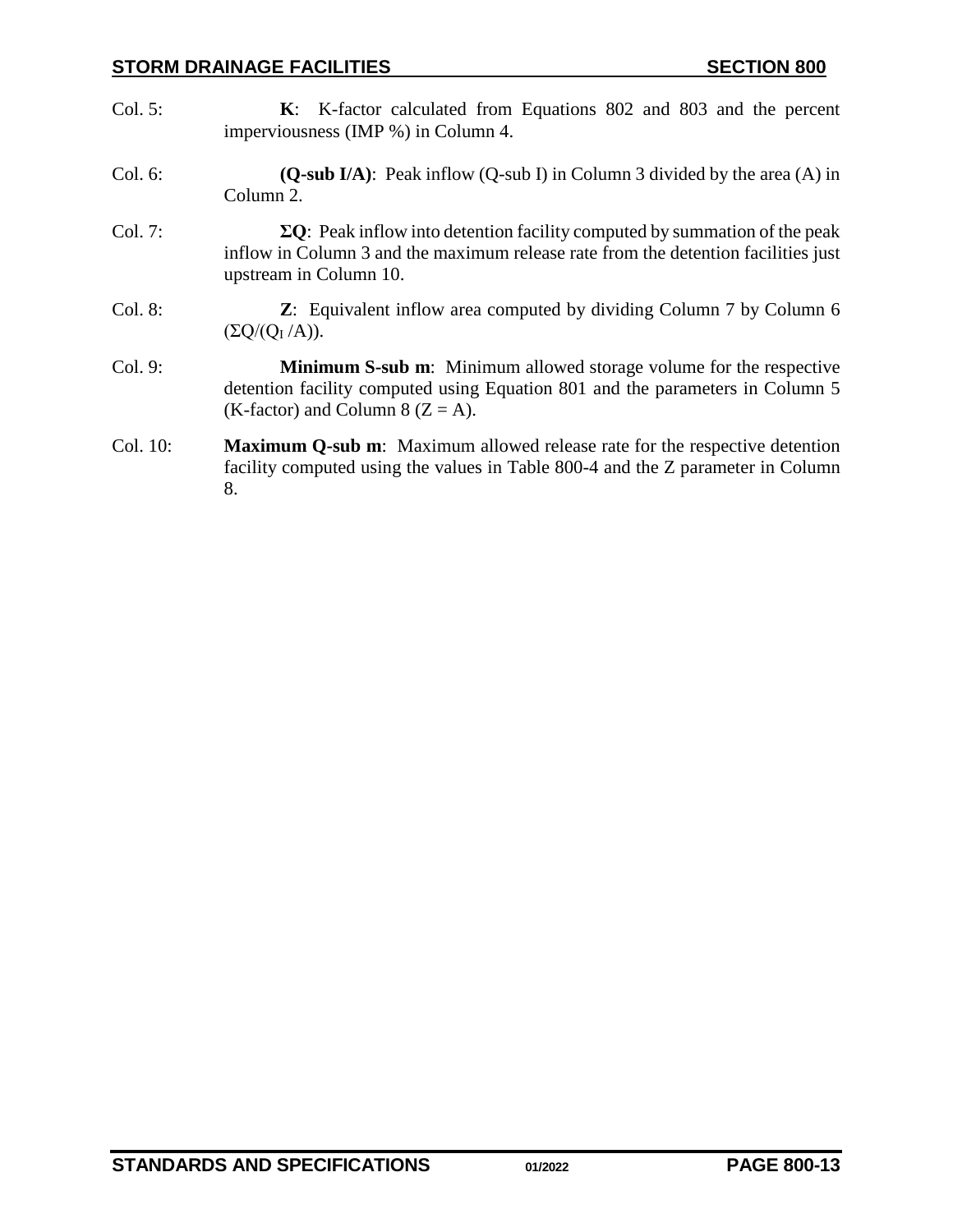# **STANDARD FORM SF-11 SEQUENTIAL DETENTION CALCULATION**

|         |                 | <b>SUBDIVISION</b>   |            |      |     |                           |     |             |       |                      |
|---------|-----------------|----------------------|------------|------|-----|---------------------------|-----|-------------|-------|----------------------|
|         |                 | <b>CALCULATED BY</b> |            |      |     |                           |     | <b>DATE</b> |       |                      |
|         |                 |                      |            |      |     |                           |     |             |       |                      |
|         |                 | SINGULAR DETENTION   |            |      |     |                           |     |             |       | SEQUENTIAL DETENTION |
|         |                 | <b>BASIN</b>         |            |      |     |                           |     |             |       |                      |
|         | <b>FACILITY</b> | <b>AREA</b>          |            |      |     | Qi MP K Qi / A $\Sigma$ Q |     | Z           | Sm    | Qm                   |
|         | <b>NUMBER</b>   | (A)                  |            |      |     |                           |     |             |       |                      |
|         |                 | Ac                   | <b>CFS</b> | $\%$ |     | Ft CFS/Ac CFS             |     | Ac          | Ac-Ft | <b>CFS</b>           |
|         | (1)             | (2)                  | (3)        | (4)  | (5) | (6)                       | (7) | (8)         | (9)   | (10)                 |
|         |                 |                      |            |      |     |                           |     |             |       |                      |
| 10-YEAR |                 |                      |            |      |     |                           |     |             |       |                      |
|         |                 |                      |            |      |     |                           |     |             |       |                      |
|         |                 |                      |            |      |     |                           |     |             |       |                      |
|         |                 |                      |            |      |     |                           |     |             |       |                      |
|         |                 |                      |            |      |     |                           |     |             |       |                      |
|         |                 |                      |            |      |     |                           |     |             |       |                      |
|         |                 |                      |            |      |     |                           |     |             |       |                      |
|         |                 |                      |            |      |     |                           |     |             |       |                      |

|          |                 | SINGULAR DETENTION |            |      |     | SEQUENTIAL DETENTION             |     |     |       |            |
|----------|-----------------|--------------------|------------|------|-----|----------------------------------|-----|-----|-------|------------|
|          |                 | <b>BASIN</b>       |            |      |     |                                  |     |     |       |            |
|          | <b>FACILITY</b> | <b>AREA</b>        |            |      |     | Qi  IMP   K   Qi / A $ \Sigma$ Q |     | Z   | Sm    | Qm         |
|          | <b>NUMBER</b>   | (A)                |            |      |     |                                  |     |     |       |            |
|          |                 | Ac                 | <b>CFS</b> | $\%$ |     | Ft CFS/Ac CFS                    |     | Ac  | Ac-Ft | <b>CFS</b> |
|          | (1)             | (2)                | (3)        | (4)  | (5) | (6)                              | (7) | (8) | (9)   | (10)       |
| 100-YEAR |                 |                    |            |      |     |                                  |     |     |       |            |
|          |                 |                    |            |      |     |                                  |     |     |       |            |
|          |                 |                    |            |      |     |                                  |     |     |       |            |
|          |                 |                    |            |      |     |                                  |     |     |       |            |
|          |                 |                    |            |      |     |                                  |     |     |       |            |
|          |                 |                    |            |      |     |                                  |     |     |       |            |
|          |                 |                    |            |      |     |                                  |     |     |       |            |

 $\Sigma Q = Q_i + \text{Previous } Q_m$  Town of Erie Section 800  $Z = \sum Q/(Q_i/A)$  Construction Standards and Specifications  $S_m = KZ$  Storm Drainage Facilities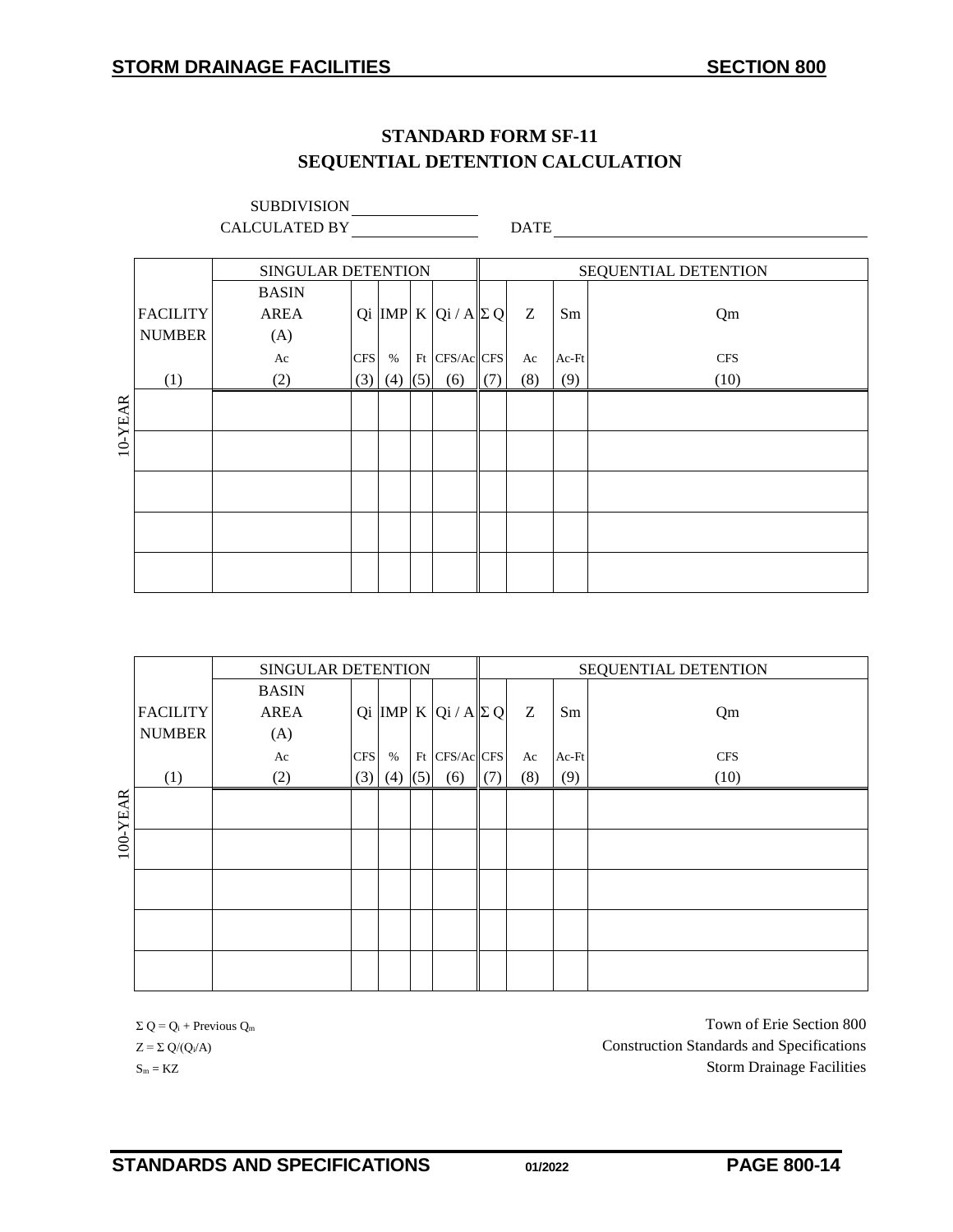# <span id="page-14-0"></span>814.12 Simplified Full-Spectrum Detention Sizing

Refer to the Urban Storm Drainage Criteria Manual for Full-Spectrum Detention Sizing. For detention facilities with tributary drainage areas less than 10 acres, the Simplified Equations for sizing may be used. The UD-Detention workbook or CUHP/SWMM Hydrograph Routing method can be used for sizing ponds with tributary areas of all quantities. For multiple detention facilities in parallel or in series, the CUHP/SWMM Hygrograph Routing method must be used.

# <span id="page-14-1"></span>**815.00 Design Standards**

# <span id="page-14-2"></span>815.01 Open Channels

Except as modified herein, open channels will be designed for the 100-year frequency storm and will conform to the criteria set forth in the Urban Storm Drainage Criteria Manual. However, the channel design will also be analyzed with respect to initial storm runoff and its effect made known. Whenever practical, the channel should have slow flow characteristics, be wide and shallow, and be natural in its appearance and functioning.

Where appropriate or required by the Town Engineer, such as for major drainageways, natural stream corridors shall be preserved and stabilized or naturalized channels shall be created in accordance with the Urban Storm Drainage Criteria Manual, Chapter 8 Open Channels.

Channels shall be designed in such a manner that critical depth and super-critical flows are avoided. Capacities for small channels may be computed from Manning's Formula for uniform flow, except at crossings and transitions where backwater effects will need to be accounted for and the Town Engineer may require the channel capacity be calculated using different methods.

The channel cross section may be almost any type suitable to the location. However, the limitations for design for the major storm and initial storm design flows shall include:

- A. The channel and overbank areas shall have adequate capacity for the 100-year storm runoff.
- B. Side slopes: Side slopes will be as flat as practical. Side slopes of 4:1 will be considered a normal minimum. Under special conditions, slopes of 3:1 may be utilized with written approval of the Town Engineer. However, a slope of no steeper than 4:1 is the practical limit for mowing equipment.
- C. Depth: The maximum design depth of flow for the major storm shall be limited to five (5) feet, not including freeboard. Any design variation exceeding the maximum depth of flow must be submitted in writing for approval by the Town Engineer. Critical depths and velocities will be investigated for both the major and initial storm runoffs and these values made available to the Town Engineer.
- D. Freeboard: Except where localized overflow in certain areas is desirable for additional ponding benefits or other reasons, the minimum allowable freeboard will be one (1) foot
- E. Bottom width: The bottom width should be designed to satisfy the hydraulic capacity of the cross-section recognizing the limitations on velocity, depth and Froude number.
- F. Slope of channel: Grass lined channel slopes are dictated by velocity and Froude number requirements. Grass-lined channels normally will have slopes of 0.2% to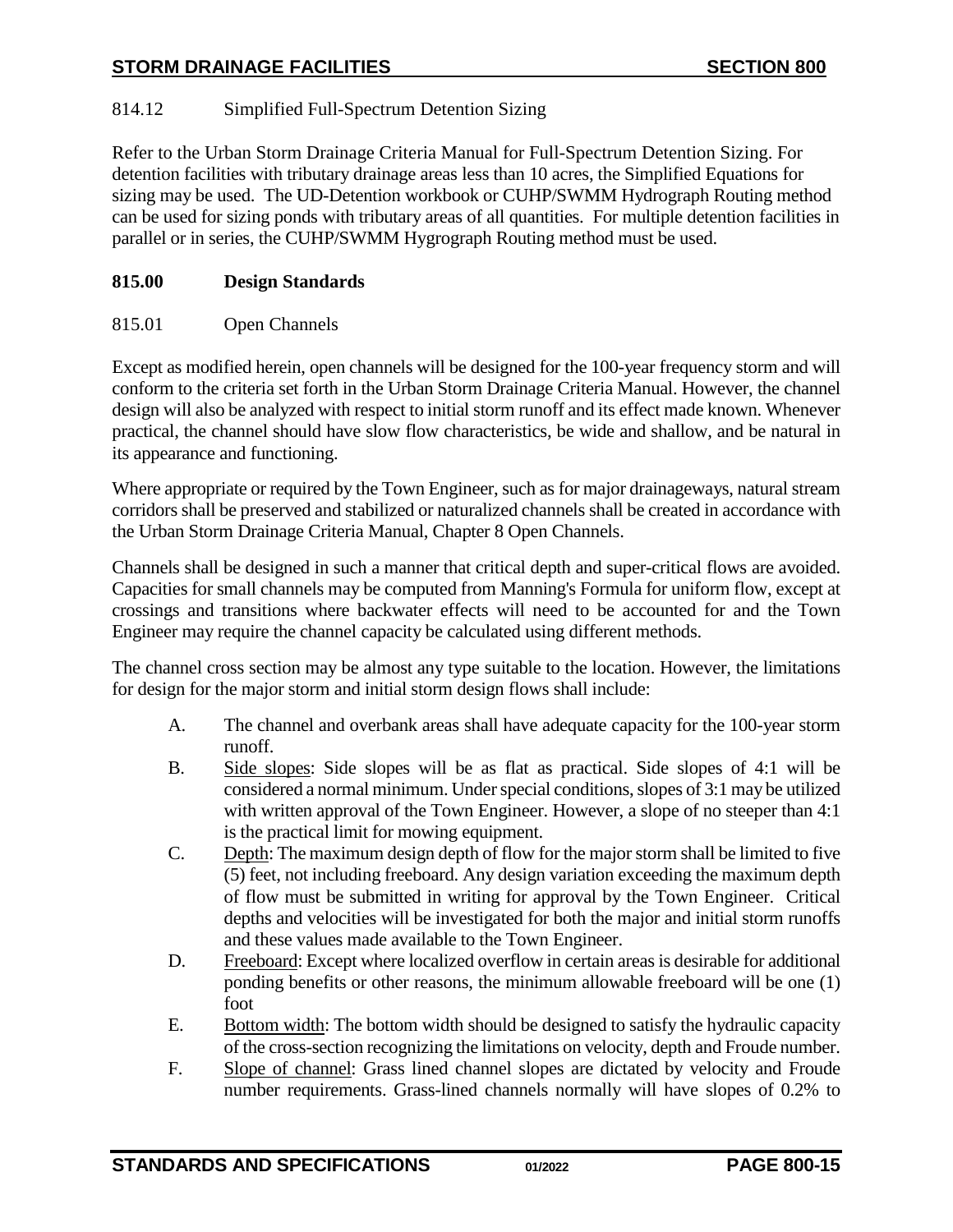0.6%. Where the natural topography is steeper than desirable, drops may have to be utilized.

- G. Curvature: The centerline curvature will not have a radius less than twice the design flow top width, but not less than one hundred (100) feet.
- H. Trickle channels: Trickle channels to carry low flows will be required for all new channels. The capacity of a trickle channel will be approximately 2.0% of the major design flow. Where 2.0% of the major design flow exceeds 90 cfs, a low flow channel will be required. Low flow channels shall be in accordance with the MHFD Urban Storm Drainage Criteria Manual.
- I. Design velocity: The maximum velocity for the major storm design runoff will not exceed seven (7) feet per second for grass lined channels, except in sandy soil where the maximum velocity shall not exceed five (5) feet per second.
- J. Erosion: All channels will be designed with the proper and adequate erosion control features.
- K. Grass lining: The grass lining for channels shall be in accordance with the MHFD Urban Storm Drainage Criteria Manual.
- L. Water surface profile: A water surface profile for the major storm runoff will be computed for all channels and clearly shown on the final drawings submitted for acceptance. Computations of the water surface profile will utilize standard backwater methods such as HEC-RAS taking into consideration all losses due to velocity changes, drops, bridge and culvert openings, and other obstructions. A Computations Report shall be submitted along with the final design plan.
- M. Roughness coefficient (n): The value of the roughness coefficient (n) to be used in Manning's Formula, HEC-RAS, and for any other hydraulic calculation will not be less than those listed in Table 800-5:
- N. Froude number (turbulence factor) shall be less than 0.8 for grass-lined channels. Grass lined channels having a Froude number greater than 0.8 will not be permitted. Minimum velocities for all channels will not be less than two (2) feet per second for the initial storm runoff.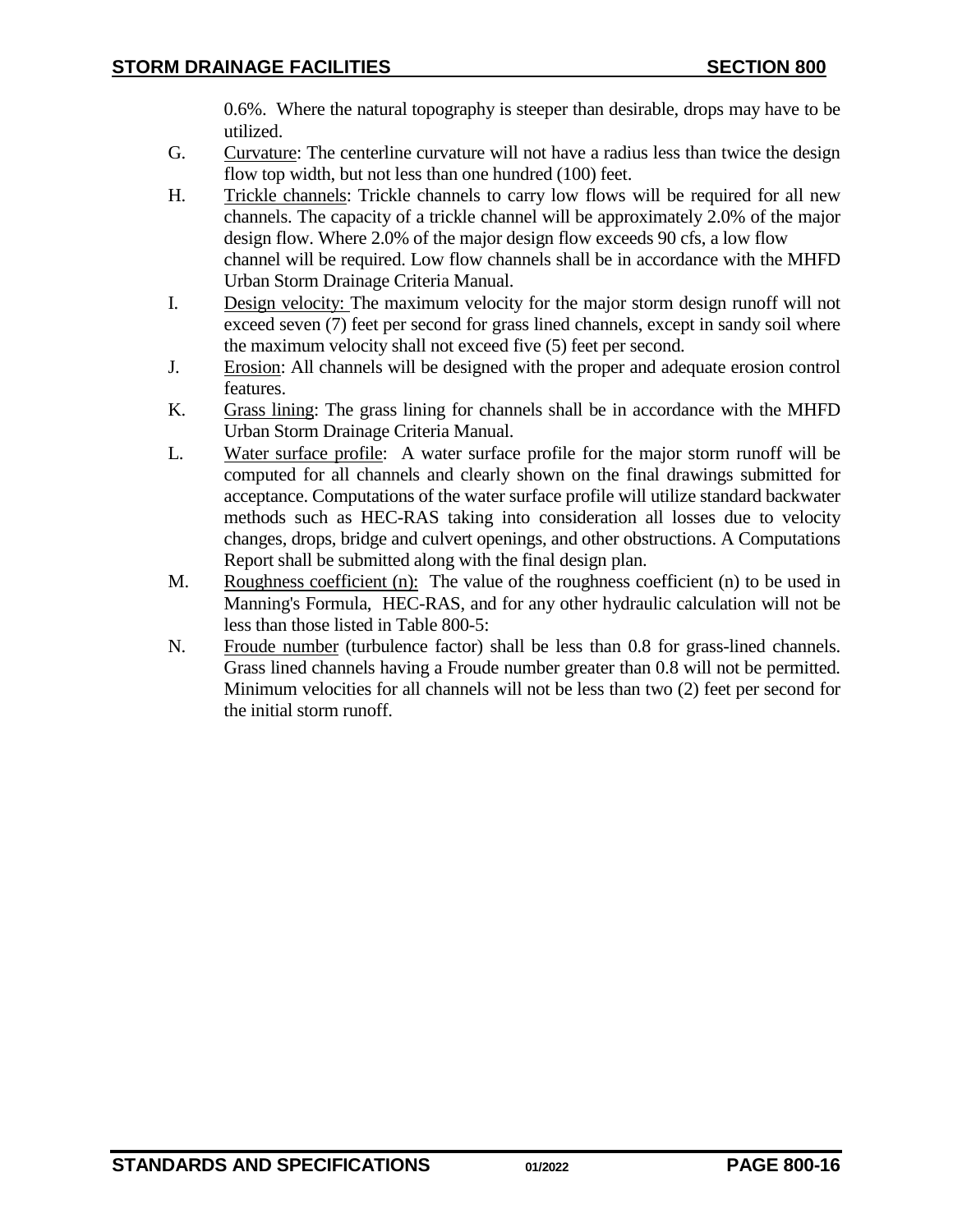| Type of Channel and Description     | Minimum   |
|-------------------------------------|-----------|
| <b>Closed Conduits:</b>             |           |
| <b>Closed Conduits:</b>             |           |
| Concrete pipe and box culvert (new) | 0.013     |
| Concrete pipe and box culvert (old) | 0.015     |
| PVC pipe                            | 0.011     |
| CMP pipe                            | 0.024     |
| HDPE pipe                           | 0.010     |
| <b>Channels and Swales:</b>         |           |
| Grass-lined (native grasses)        | 0.035     |
| Grass-lined (turfgrass sod)         | 0.030     |
| Riprap-lined                        | 0.042     |
| Concrete trickle channel            | 0.013     |
| Major Drainageways:                 |           |
| Natural channel preservation        | See USDCM |
| Naturalized channel                 | See USDCM |
| Wetlands channel                    | See USDCM |
| Streets:                            |           |
| Asphalt street with concrete gutter | 0.016     |
| Concrete street and gutter          | 0.013     |
| Concrete pavement and crosspans     | 0.013     |

| <b>TABLE 800-5</b>                                 |  |
|----------------------------------------------------|--|
| <b>MINIMUM VALUES OF ROUGHNESS COEFFICIENT (n)</b> |  |

<span id="page-16-0"></span>815.02 Street Flow Capacities

Except as modified herein, the criteria set forth in the Urban Storm Drainage Criteria Manual will be used in analyzing and approving the adequacy of streets as a function of the drainage system. The Street Classifications for Drainage Purposes are listed in Table 800-6.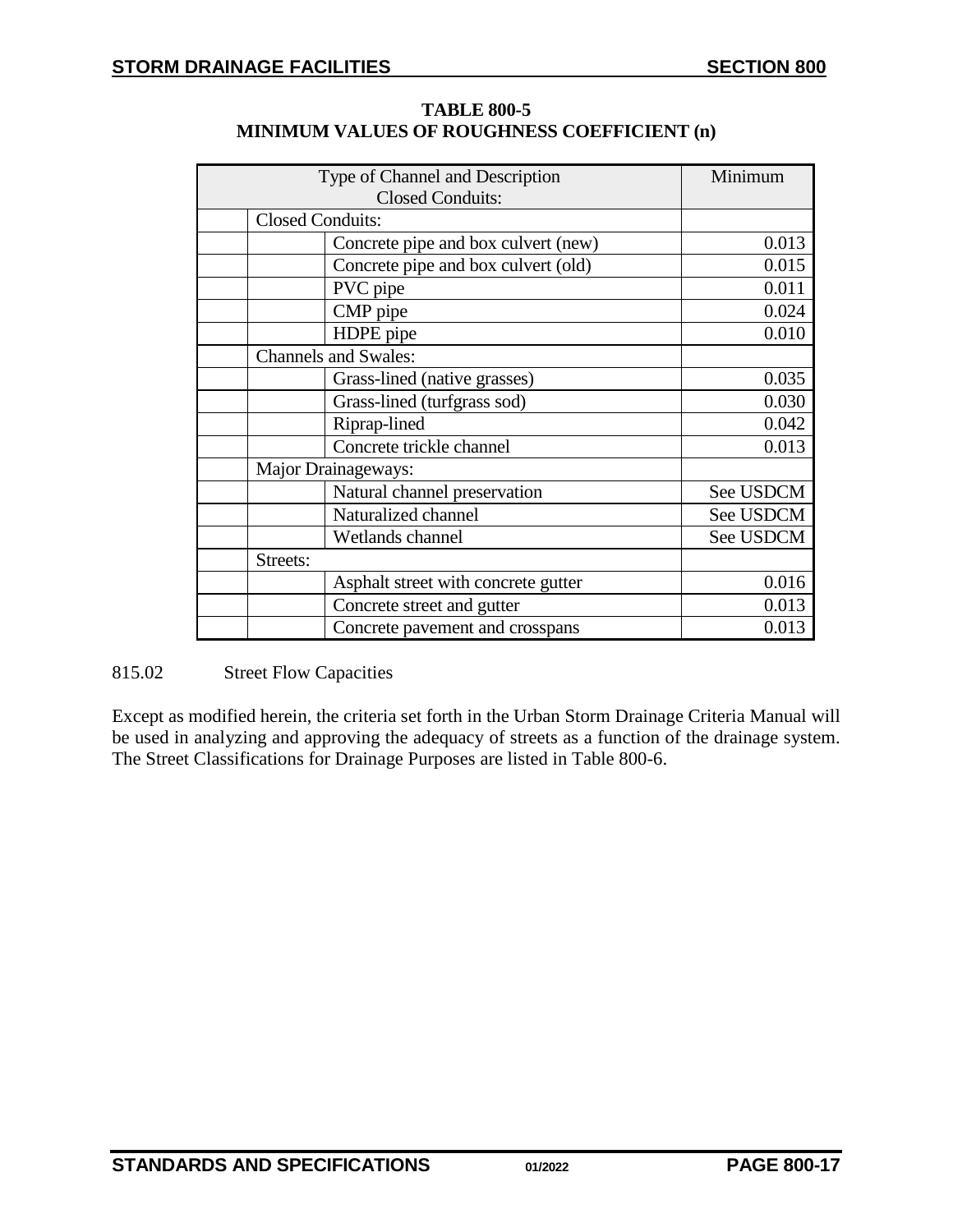#### **Table 800-6**

| <b>Street</b><br>Classification | Function                                                             | Speed/Number<br>of Lanes                        | Signalization at<br>Intersections                 | <b>Street Parking</b>       |
|---------------------------------|----------------------------------------------------------------------|-------------------------------------------------|---------------------------------------------------|-----------------------------|
| Local                           | Provide access to<br>residential and                                 | Low speed with<br>2 moving lanes                | Stop signs                                        | One or both<br>sides of the |
|                                 | industrial areas                                                     |                                                 |                                                   | street                      |
| Collector                       | Collect and<br>convey traffic                                        | Low to moderate<br>speed with 2 or 4            | Stop signs or<br>traffic signals                  | One or both<br>sides of the |
|                                 | between local<br>and arterial<br>streets                             | moving lanes                                    |                                                   | street                      |
| Arterial                        | Function as<br>primary through<br>traffic conduits<br>in urban areas | Moderate to high<br>speeds with 4 to<br>6 lanes | Traffic signals<br>(controlled<br>access)         | Usually<br>prohibited       |
| Freeway                         | Provide rapid<br>and efficient<br>transport over<br>long distances   | High speed travel<br>with 4 lanes or<br>more    | Cloverleaves,<br>access ramps<br>(limited access) | Always<br>prohibited        |

## **STREET CLASSIFICATION FOR DRAINAGE PURPOSES**

Both the initial storm runoff and major storm runoff must be considered, and calculations showing such runoff at critical sections will be submitted. The following criteria will apply in the determination of allowable street flow capacities:

- A. Street, curb/gutter, walks, crosspans and curb cuts shall conform to all applicable Sections of these STANDARDS AND SPECIFICATIONS.
- B. In relation to street capacity for initial storm, pavement encroachment for the initial design storm shall not exceed the limitations set forth in Table 800-7: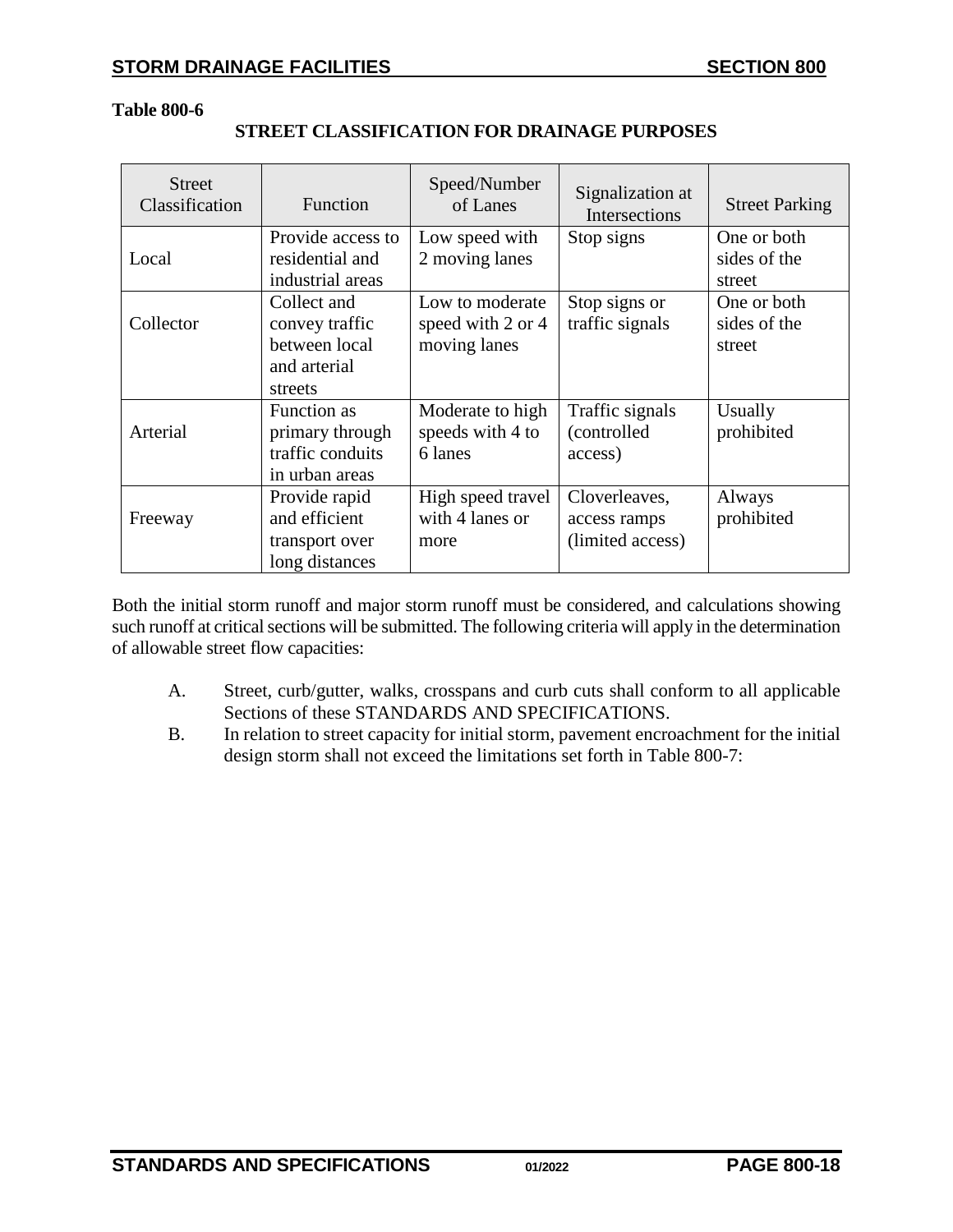### **TABLE 800-7 ALLOWABLE PAVEMENT ENCROACHMENT AND DEPTH OF FLOW FOR INITIAL STORM RUNOFF**

| <b>Street Classification</b> | Maximum Encroachment*                                                                                                                      |  |
|------------------------------|--------------------------------------------------------------------------------------------------------------------------------------------|--|
| Local                        | No curb overtopping; flow may spread to crown of street.                                                                                   |  |
| Collector                    | No curb overtopping; flow spread must leave the equivalent<br>of one 10-foot driving lane clear of water.                                  |  |
| <b>Arterials</b>             | No curb overtopping; flow spread must leave the equivalent<br>of two 10-foot driving lanes clear of water - one lane in each<br>direction. |  |
| Freeways                     | No encroachment is allowed on any traffic lane.                                                                                            |  |

\* Where no curbing exists, encroachment will not extend past property lines.

The storm sewer system will commence at the point where the maximum allowable encroachment occurs.

C. In relation to street capacity for major storm, the allowable depth of flow and inundated area for the major design storm will not exceed the limitations set forth in Table 800-8:

## **TABLE 800-8 ALLOWABLE DEPTH OF FLOW AND INUNDATED AREA FOR MAJOR STORM RUNOFF**

| <b>Street</b>      | Allowable Depth and Inundated Areas                                     |
|--------------------|-------------------------------------------------------------------------|
| Classification     |                                                                         |
| Local & Collector  | Residential dwellings and public, commercial, and industrial buildings  |
|                    | shall be no less than 12 inches above the 100-year flood at the ground  |
|                    | line or lowest water entry of the building. The depth of water over the |
|                    | gutter flow line must not exceed 12 inches.                             |
| Arterial & Freeway | Residential dwellings and public, commercial, and industrial buildings  |
|                    | must be no less than 12 inches above the 100-year flood at the ground   |
|                    | line or lowest water entry of the building. The depth of water must not |
|                    | exceed the street crown to allow operation of emergency vehicles. The   |
|                    | depth of water over gutter flow line must not exceed twelve (12) inches |

D. Cross street flow: Cross street flow will occur by one of the following methods. One method is runoff which has been flowing in a gutter and then flows across the street to the opposite gutter or inlet. The second case is flow from some external source, such as a drainageway or conduit, which will flow across the crown of the street when the conduit capacity is exceeded. Allowable Cross Street Flow is set forth in Table 800 –9.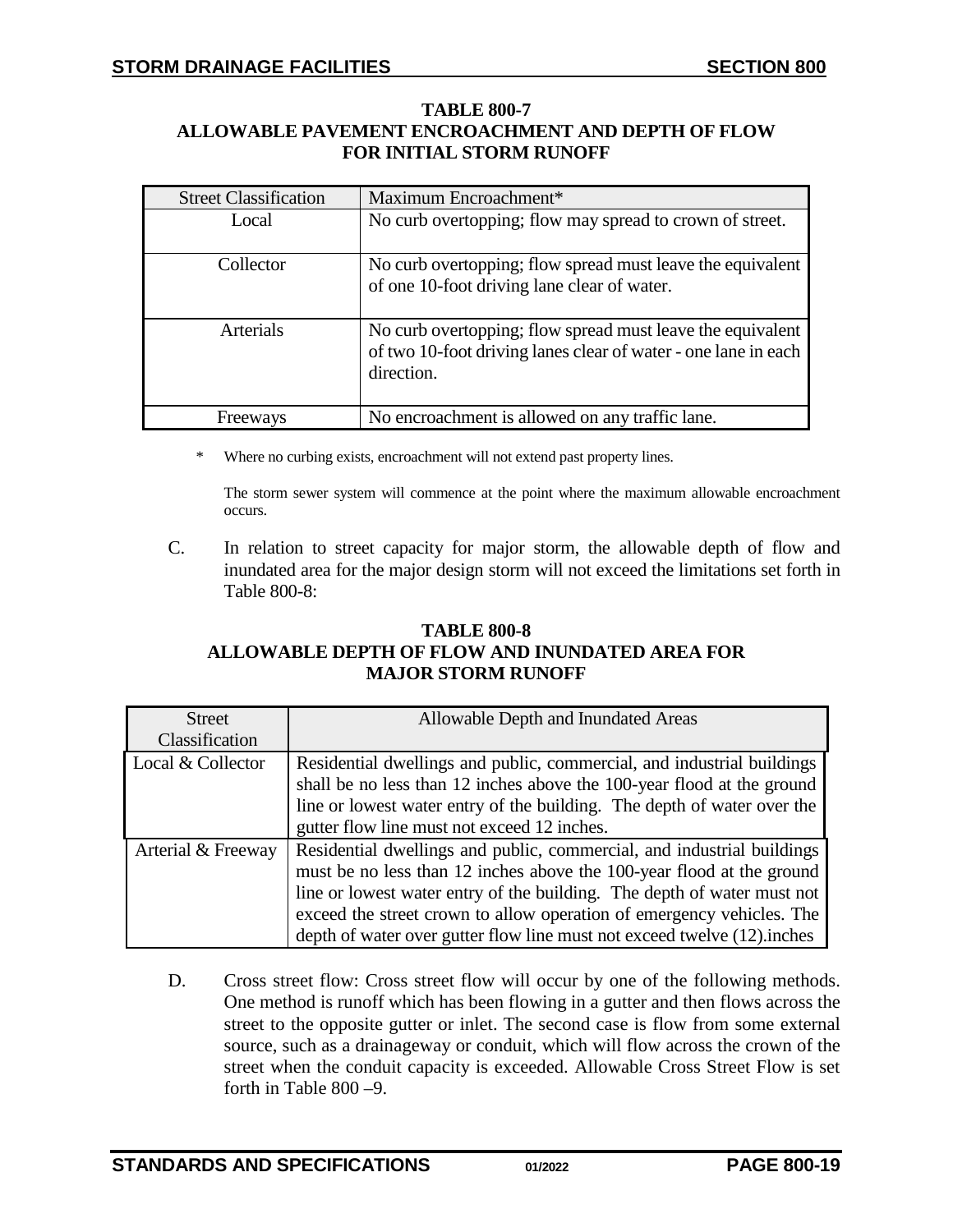| <b>Street Classification</b> | Initial Storm Flow                                                      | <b>Major Storm Flow</b>                       |  |  |
|------------------------------|-------------------------------------------------------------------------|-----------------------------------------------|--|--|
| Local                        | 6 inches of depth in crosspan.                                          | 12 inches of depth above<br>gutter flow line. |  |  |
| Collector                    | Where cross-pans allowed,<br>depth of flow must not exceed<br>6 inches. | 12 inches of depth above<br>gutter flow line. |  |  |
| Arterial/Freeway             | None.                                                                   | No cross flow.                                |  |  |

# **TABLE 800-9 ALLOWABLE CROSS STREET FLOW**

<span id="page-19-0"></span>815.03 Storm Sewers and Storm Inlets

Except as subsequently modified, the design of storm sewers and inlets shall conform to the criteria set forth in the Urban Storm Drainage Criteria Manual. Both the initial and major storm events shall be considered to size the storm sewer system. Storm sewers and inlets shall be of sufficient capacity to adequately carry the expected runoff from the initial design storm, minimum. There are conditions when the storm sewer system needs to be sized to convey flows greater than the initial design storm (and as much as the major storm event). The storm sewer system and subsequent storm inlets will commence at all locations where the allowable street capacity is exceeded or wherever ponding of water is likely to occur. No bubblers will be allowed. The minimum allowable pipe size to be used in storm sewers and laterals will be as listed in Table 800-  $10:$ 

### **TABLE 800-10 MINIMUM ALLOWABLE PIPE SIZE**

| Type of Conduit         | Min. Inside Pipe Dia. |
|-------------------------|-----------------------|
| <b>Main Trunk Sewer</b> | 18"                   |
| <b>Short Laterals</b>   | 15"                   |

Storm sewer grade shall be such that a minimum cover is maintained to withstand AASHTO HS-20 loading on the pipe. The minimum cover depends upon the pipe size, type and class, and soil bedding condition, but shall not be less the 18 inches for reinforced concrete pipe (RCP) and 24 inches for high density polyethylene (HDPE), when allowed by the Town Engineer, at any point along the pipe.

Arch pipes will be allowed where design conditions dictate, provided that the minimum crosssectional areas will not be less than the equivalent pipe size specified above. All storm sewer conduits shall be of sufficient structural strength to withstand an H-20 design load.

The maximum allowable distance between manholes or other suitable appurtenances for cleanouts shall not exceed those listed in Table 800-11: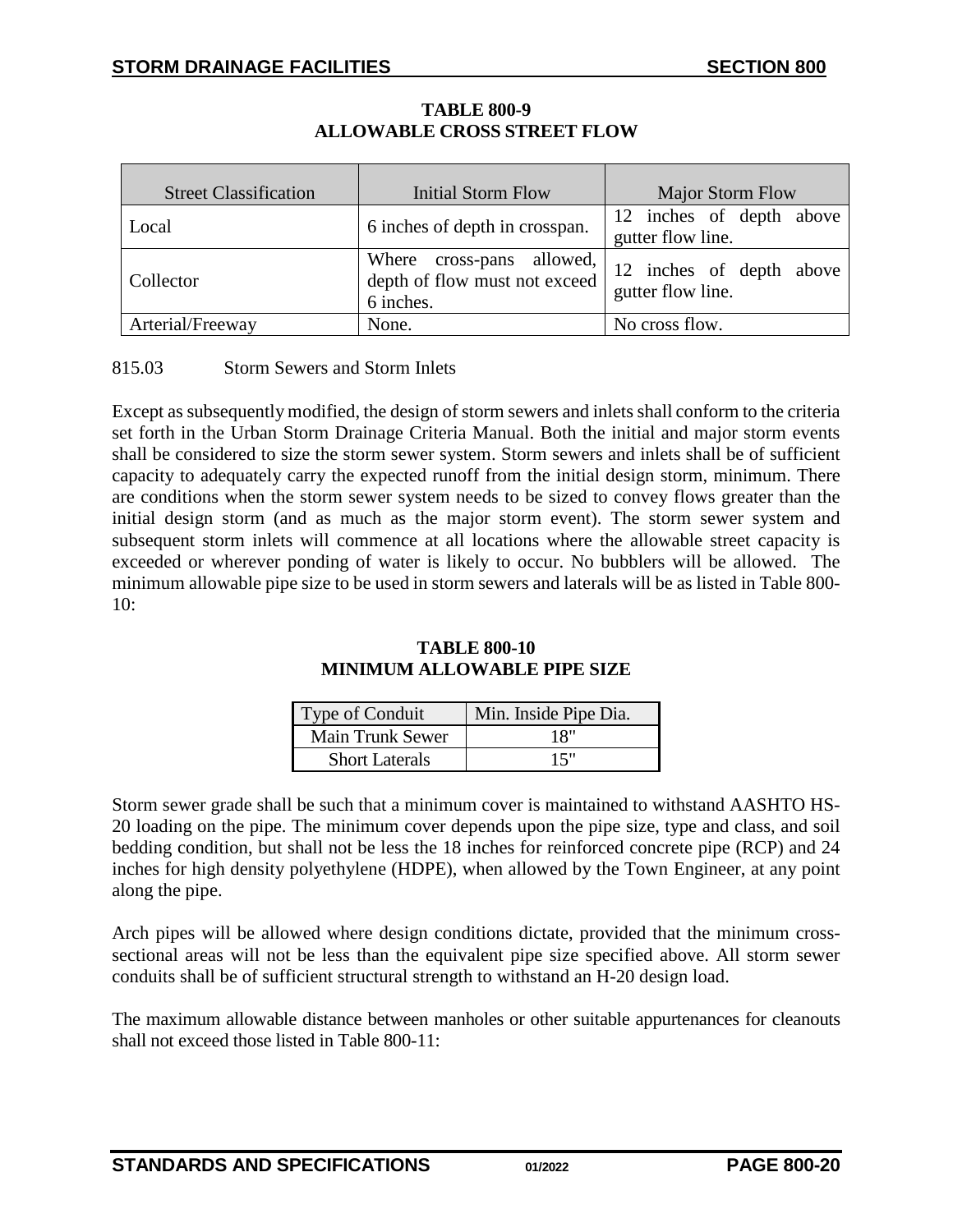| Inside Diameter or Minimum Head | Maximum Allowable Distance Between |
|---------------------------------|------------------------------------|
| Room                            | Manholes & Cleanouts               |
| $18" - 36"$                     | 400 feet                           |
| $42" - 60"$                     | 500 feet                           |
| $60''$ & Larger                 | 750 feet                           |

# **TABLE 800-11 MAXIMUM ALLOWABLE MANHOLE SPACING**

The capacities of conduits will be computed using the criteria set forth in the Urban Storm Drainage Manual, including a hydraulic grade line (HGL) analysis, for both the initial and major storm events. Friction, lateral, bend, exit and entrance losses shall be included in the design. The storm sewer design shall include tailwater conditions. The value of the roughness coefficient (n) to be used will not be less than those specified in Section 815.01(l), Table 800-5 of these STANDARDS AND SPECIFICATIONS. The average flow velocity for the initial storm event shall not be less than two (2) feet per second and the maximum velocity for all storm events shall not exceed 18 feet per second. The HGL for the major storm event peak flow shall be at least 1 foot below the elevation of manhole covers, inlet grates, and the flowline at inlet curb openings. For storm sewer systems designed for the initial storm event, additional runoff can be intercepted by inlets during major storm events due to greater depths of flow in the streets. Surcharge created by conveyance of the additional runoff must be analyzed and the HGL must meet the maximum limit as described above for the major storm event.

Allowable storm inlets will be curb opening inlets, type "R" or combination curb/grate inlets, type "13", similar and equal to the Town's Standard Storm Water Inlets or as approved by the Town Engineer. Inlets will be utilized at all points where ponding or sump conditions exist. Refer to the Standard Drawings for details.

The allowable capacity and spacing of storm inlets shall be analyzed using the criteria set forth in the Urban Storm Drainage Criteria Manual. Reduction factors are applied to the theoretical inlet capacity to determine the allowable capacity. These reduction factors compensate for debris plugging, pavement overlaying, variations in design assumptions or other factors that decrease inlet capacities. Other methods, such as nomographs, may be used to design inlets as long as appropriate reduction factors are applied. The Town Engineer must approve other design methods.

The size of outlet pipes from storm water inlets shall be based on providing at least 1 foot of freeboard from the gutter flowline to the hydraulic inlet control depth for the outlet pipe or the storm sewer hydraulic grade line at the inlet, whichever is higher.

At sump inlets, an emergency overflow channel designed to convey the major storm runoff must be provided in case the inlet becomes clogged. The emergency overflow channel shall be contained within a drainage tract or easement. If the sump inlet is designed to intercept the major storm event, the emergency overflow channel does not need to meet maximum velocity requirements. If the sump inlet is not designed to intercept the major storm event, the emergency overflow channel must meet the requirements in Section 815.01 Open Channels of these STANDARDS and SPECIFICATIONS.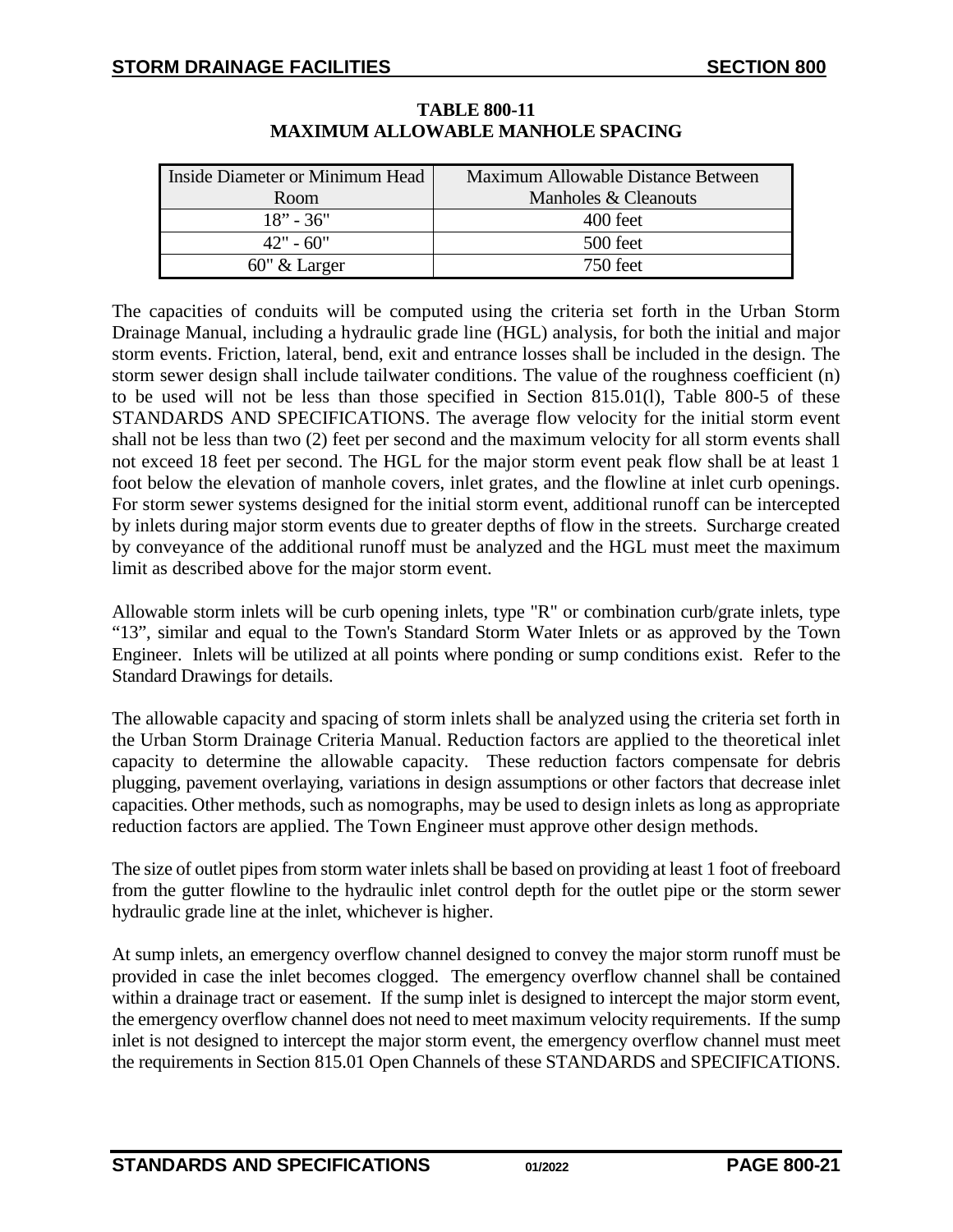Computations for storm sewer design and storm inlet designs shall be submitted on forms similar to those included in these specifications for acceptance, or computer model or spreadsheet generated results tables. Adequate details of the proposed storm sewer system, including plan and profile, details of inlets, manholes and other appurtenances shall be included in the overall drainage plan submitted for acceptance.

The storm sewer outlet shall be protected for the major storm event. The protection shall be designed as set forth in the Urban Storm Drainage Criteria Manual.

<span id="page-21-0"></span>815.03.01 Nuisance Flows

The locations of inlets is important to address the effect of nuisance flows and avoid icing. Nuisance flows are urban runoff flows that are typically most notable during dry weather and come from sources such as over-irrigation, snowmelt, and excessive sump pump discharge. Nuisance flows can cause problems in both warm and cold weather months. Problems include algae growth and ice. While it is possible to minimize nuisance conditions through design, irrigation practices in the summer and snow and ice removal in the winter make it very difficult to eliminate nuisance flows entirely. Because these practices are somewhat controlled by residents and businesses, homeowner's associations and business associations should plan for maintenance on private roadways and parking areas to address nuisance flow conditions, particularly in the winter when ice accumulation can impede the ability of the drainage system to serve its purpose. Design engineers should work with property owners and development teams to implement a storm drainage design that minimizes the impact of nuisance flows to the greatest degree possible.

Because of many of the issues related to nuisance flows are beyond the control of the Town, identifying problem areas and incorporating maintenance objectives shall be considered as part of the planning and design process to minimizing nuisance conditions. For new development projects, inlet placement should take in to reasonable consideration interception of runoff prior to accumulation at a design point with increased chance of freezing, avoidance of heavily shaded areas, and increased inlet capacity at strategic locations.

Discharge from foundations drains, private lot storm drainage pipes, and sump pumps must comply with applicable State and Local requirements. Down spout and sump pump discharges shall be directed to swales, lawns, and gardens (keeping away from foundation backfill zones and walkways) where water can infiltrate. Discharge from sump pumps may be tied to the Town's stormwater system upon approval from the Town Engineer but may not discharge directly to a street surface. All tie-in points shall be installed at approved locations such as at a manhole or an inlet. No direct tie-in to a storm drain pipe shall be allowed. Sump pump discharge flows can only be released into a stormwater conveyance system specifically designed and accepted by the Town to receive such flows.

Control of nuisance waters including but not limited to flows over sidewalks, algae growth on sidewalks, and ice accumulation on sidewalks and driveways is strictly the responsibility of the property owner of the adjoining lot. The Town will make reasonable efforts to minimize the occurrence of such nuisances through its review and inspection authorities, but if such nuisances do occur, the Town is not responsible or obligated to correct or require any other party to correct such a problem.

815.04 Culverts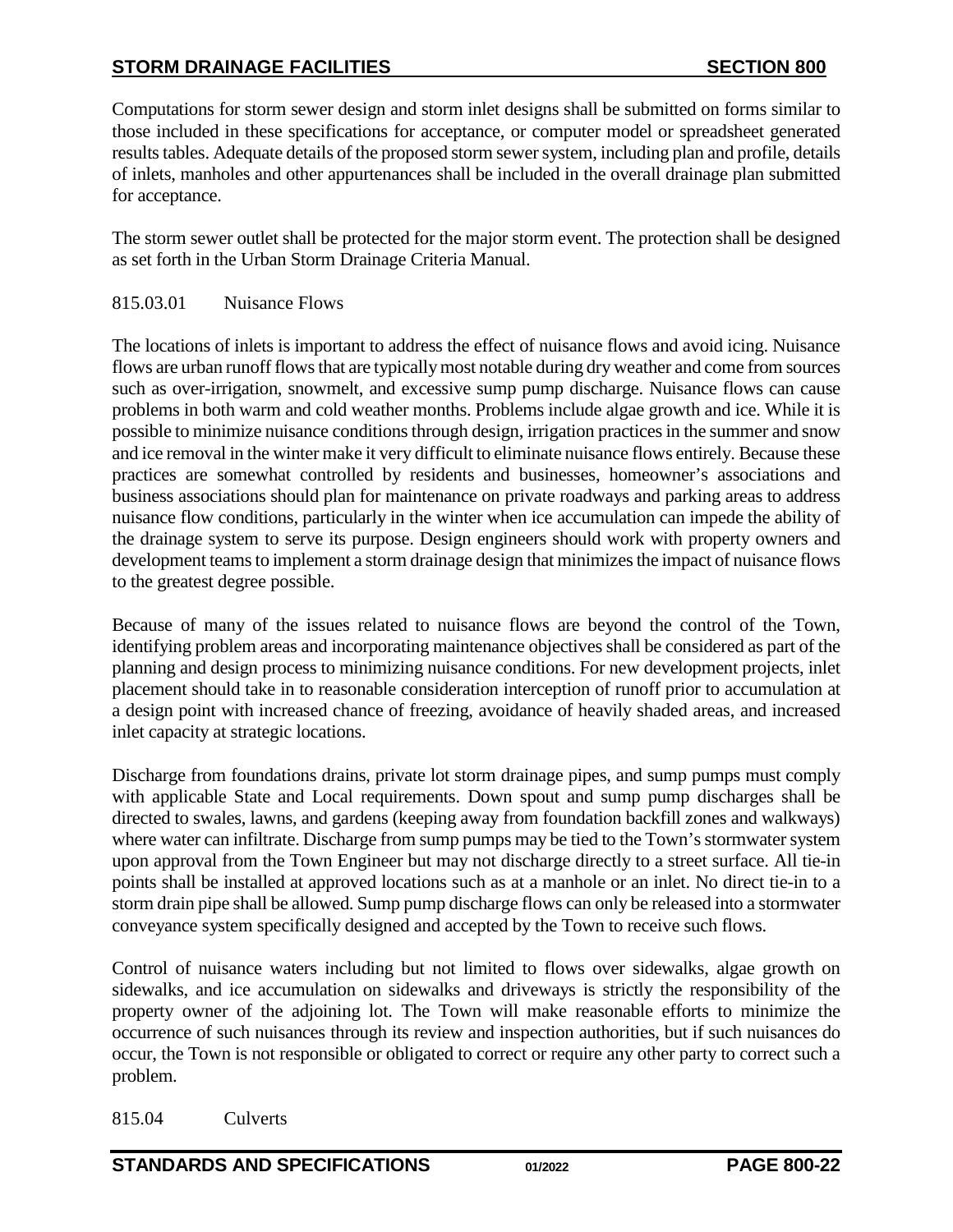Culvert capacities shall be at least equal to the capacities of culverts designed in accordance with the procedures outlined in the Urban Drainage Storm Criteria Manual. Culverts may be of any shape and construction required by existing topographic features, provided, however, the size, shape, location, and type of construction of culverts shall be subject to acceptance by the Town Engineer.

Culverts installed under local and collector streets shall be designed to pass at least the 10-year storm event. Culverts installed under arterials shall pass at least the 100-year storm event.

Culverts under principal arterials shall have sufficient capacity to pass all of the runoff from the major storm considering a minimum of twenty percent (20%) of the inlet plugged. Higher percentages may be required based on site-specific considerations.

Overtopping of culvert installations due to plugging must be analyzed for the 100-year storm event. The overtopping depth due to plugging must be less than one foot.

The following design criteria shall be utilized for all culvert designs:

- A. The culvert, including inlet and outlet structures, will properly take care of water, bed load and debris at all stages of flow.
- B. Inlets: Culvert inlets shall be designed to minimize entrance and friction losses. Inlets shall be provided with either flared-end sections or head walls with wing walls. Projecting ends will not be acceptable. For large structures, provisions shall be made to resist possible structural failure due to hydrostatic uplift forces.
- C. Outlets: Culvert outlets shall be designed to avoid sedimentation, undermining of culvert, or erosion of downstream channels. Outlets shall be provided with either flareend sections or headwalls, with wingwalls and riprap or grouted boulders. Projecting outlets will not be acceptable. Outlet protection shall be designed according to the Urban Storm Drainage Criteria Manual or a method acceptable to the Town Engineer.
- D. Slopes: Culvert slopes shall be such that neither silting nor excessive velocities nor scour occur.
- E. Excessive ponding above culvert entrances will not be acceptable if such ponding appears likely to cause property or roadway damage, culvert clogging, saturation of fills, detrimental upstream deposits of debris, or inundate existing or future utilities and structures.
- F. Tailwater: The height of tailwater at the outlet shall be considered by the culvert outlet control analysis and will be subject to acceptance by the Town Engineer.
- G. Hydraulic Design: Culverts shall be analyzed to determine whether discharge is controlled by inlet or outlet conditions for both the initial storm discharge and the major storm discharge. The value of the roughness coefficient (n) used shall not be less than those specified in Section 815.01, Table 800-5 of these STANDARDS AND SPECIFICATIONS. Computations for selected culvert sizes shall be submitted for approval on forms similar to those included in these specifications, or computer model or spreadsheet generated results tables.
- H. Minimum Allowable Size: The required size of the culvert shall be based on adequate hydraulic design analysis. In no case shall approval be made for round culverts with less than an eighteen (18) inch inside diameter.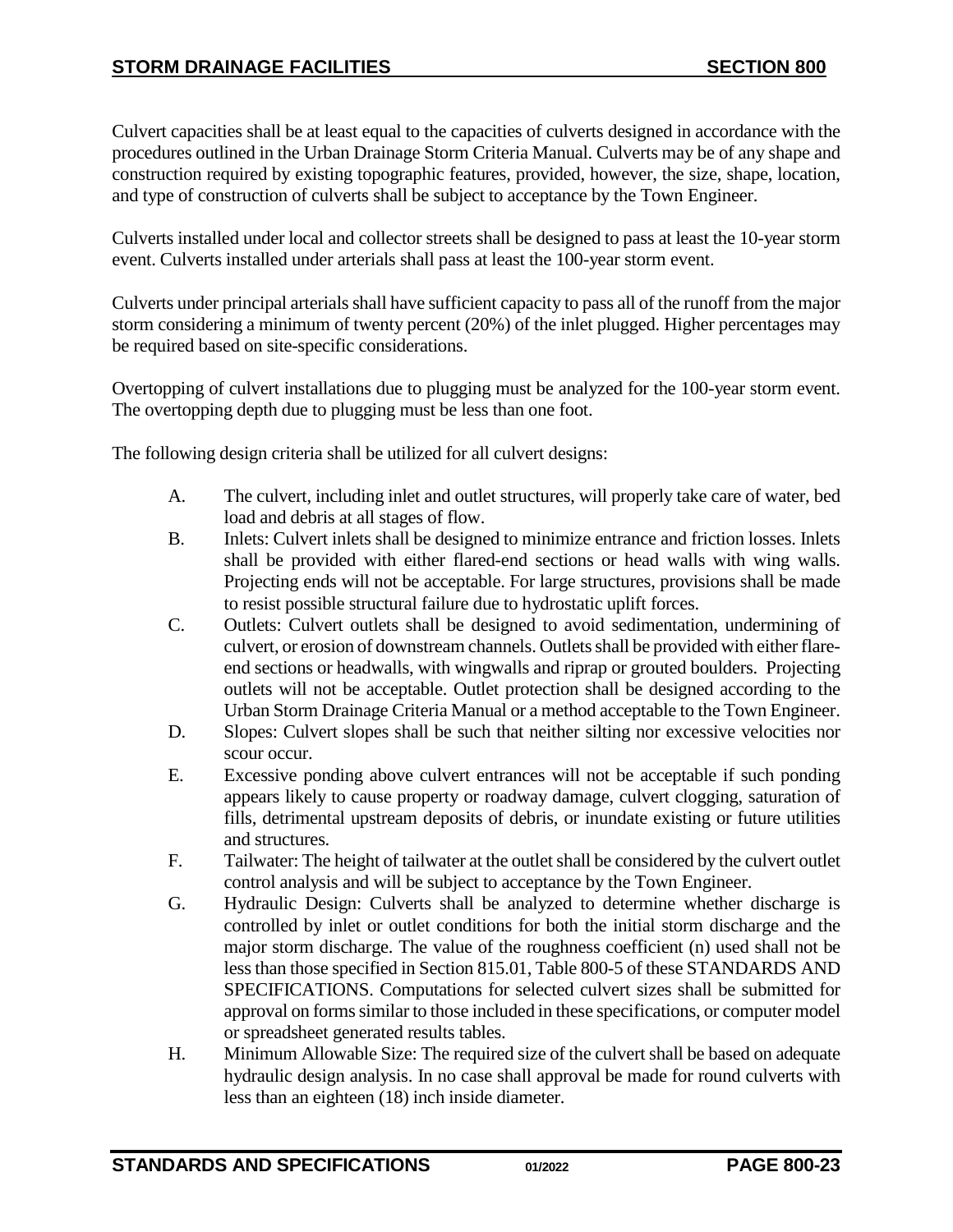- I. Multiple Culvert Installations: Where physical conditions dictate, multiple culvert installations will be acceptable, subject to approval by the Town Engineer. Headwalls shall be used with multiple culvert installations. The minimum size of any culvert shall not be less than the requirements set forth in Section 815.03, Table 800-10 of these STANDARDS AND SPECIFICATIONS.
- J. Structural Design: The structural design of culverts shall conform to those methods and criteria recommended by the manufacturer of a specific type of culvert for the specified embankment conditions. Where appropriate, the applicable provisions of Section 815.02 of these STANDARDS AND SPECIFICATIONS will also apply to the design of culverts.

# <span id="page-23-0"></span>**820.00 GENERAL PROVISIONS**

## <span id="page-23-1"></span>**821.00 General**

All storm drainage construction in the Town rights-of-way shall be accomplished in accordance with these STANDARDS AND SPECIFICATIONS, and these standards will cover not only new storm drainage construction but also repairs and maintenance of the existing facilities within the Town.

### <span id="page-23-2"></span>**822.00 Accepted Plans**

All storm drainage construction shall be done in accordance with engineered construction plans for the work, prepared under the direction of a Registered Professional Engineer licensed to practice in Colorado. Plans will conform to the Town's Design Criteria and must be accepted by the Town Engineer. Storm drainage plans will include an Area Grading Plan and an Erosion Control plan as defined in Section 161.00 of these STANDARDS AND SPECIFICATIONS.

Where work is to be done on an irrigation ditch, the written approval of the ditch owner is required prior to acceptance by the Town Engineer.

## <span id="page-23-3"></span>**823.00 Permits Required**

The Town Engineer will require a public improvement permit and may require a Stormwater Quality permit. Refer to Section 150.00, Permits and Inspections, of these STANDARDS AND SPECIFICATIONS for additional requirements.

### <span id="page-23-4"></span>**824.00 Maintenance of Traffic**

Maintenance of traffic shall comply with Section 623.00, Maintenance of Traffic, of these STANDARDS AND SPECIFICATIONS.

## <span id="page-23-5"></span>**830.00 EROSION CONTROL**

### <span id="page-23-6"></span>**831.00 General**

Erosion and sedimentation are natural processes, the intensity of which are increased by land disturbing activities that reduce or destroy the aesthetic and practical values of neighboring properties, streams and lakes. The purpose of these erosion criteria is to reduce intensified erosion, caused by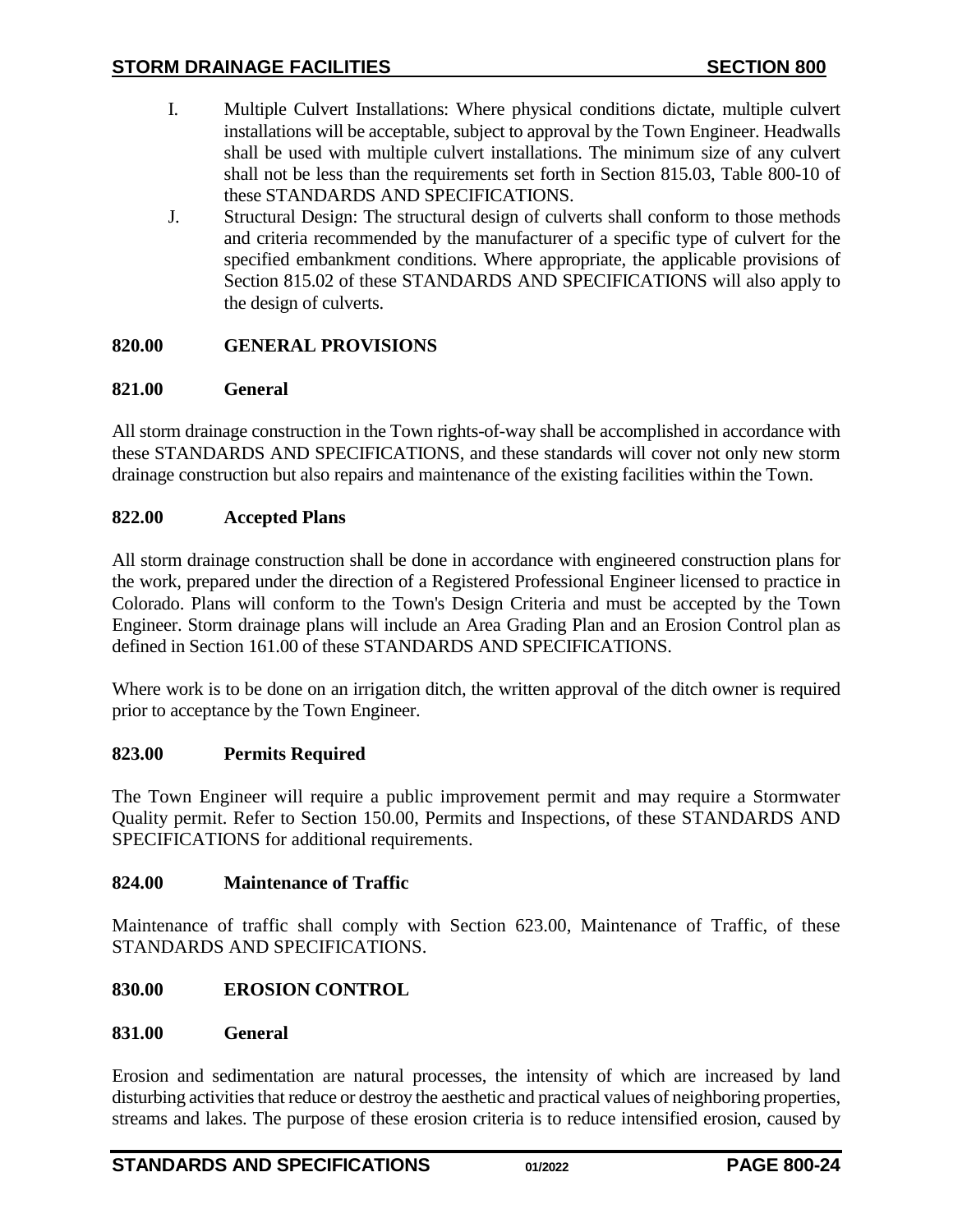either wind or water, to an acceptable level without placing undue burdens on the landowner, builder or community.

## <span id="page-24-0"></span>**832.00 Requirements**

Control measures shall be designed in conformance with Urban Storm Drainage Criteria Manual. All land-disturbing activities within the Town of Erie shall be in compliance with applicable Colorado Discharge Permit System (CDPS) and Colorado Air Pollution Control Division regulations to protect stormwater.

## <span id="page-24-1"></span>**833.00 Submittal**

A discussion summarizing erosion control methods shall be submitted as part of the preliminary and final drainage reports as required in Section 162.00 of these STANDARDS AND SPECIFICATIONS. A detailed Erosion Control Plan must accompany the Area Grading Plan and approved Drainage Plan as required in Section 161.03 of these STANDARDS AND SPECIFICATIONS. The Erosion Control Plan must be submitted to, and accepted by the Town of Erie Planning and Development Department prior to receiving a Stormwater Quality Permit.

### <span id="page-24-2"></span>**834.00 Erosion Control Measures**

Detailed control measures must be provided to protect the following:

- A. Inlets and culverts
- B. Drainageways
- C. Streams or other water bodies that are immediately adjacent to land disturbed by construction activity.
- D. Cut and fill areas where exposed soil exists.
- E. Properties and improved streets adjacent to construction activity.
- F. Other as required by the Town Engineer.

Initial control measures such as sediment traps, inlet protection or silt fences must be installed in accordance with the accepted Erosion Control Plan prior to any disturbance on site. Control measures shall be kept in good repair and fully functional until the erosion potential from the site no longer exists. Permanent stabilization measures(sod, seed, mulching, etc.) will be in place prior to the request for a Certificate of Occupancy.

A water truck shall be kept on-site at all times during land disturbing activities to control wind erosion and dust.

## <span id="page-24-3"></span>**835.00 Erosion Control Structures**

Erosion and sediment control measures should be obtained from the Urban Storm Drainage Criteria Manual or selected, designed, and adequately sized in accordance with good engineering hydrologic, and pollution control practices.

## <span id="page-24-4"></span>**840.00 STORM DRAINAGE CONSTRUCTION**

## <span id="page-24-5"></span>**841.00 Site Work and Earthwork**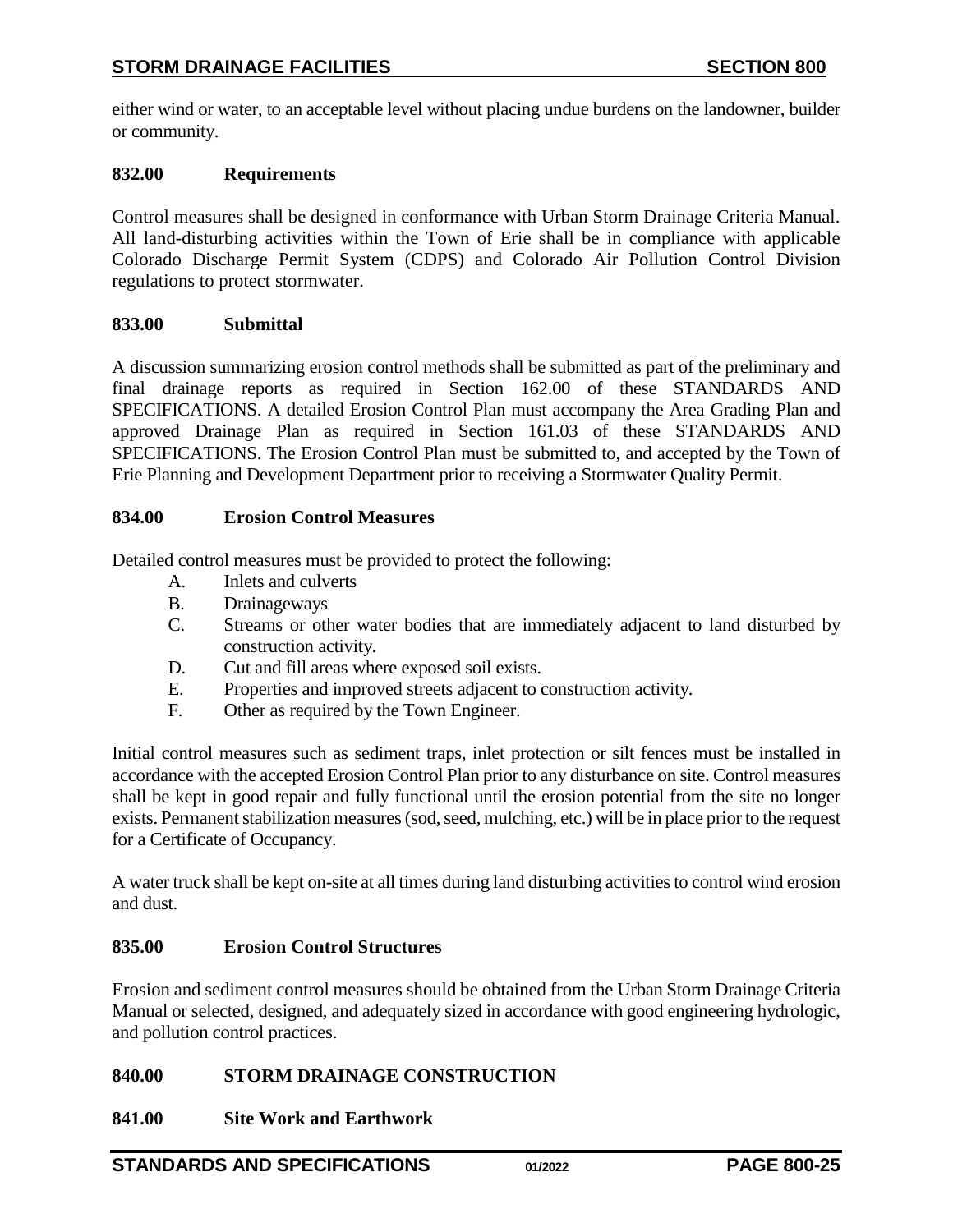<span id="page-25-0"></span>841.01 General

Site work and earthwork shall be performed in accordance with Section 300.00, Site Work and Earthwork, of these STANDARDS AND SPECIFICATIONS.

## <span id="page-25-1"></span>841.02 Trenching, Backfilling and Compacting

Trenching, backfilling and compacting shall be performed in accordance with Section 350.00, Trenching, Backfilling and Compacting, of these STANDARDS AND SPECIFICATIONS.

<span id="page-25-2"></span>841.03 Preservation of Monuments

Refer to Section 141.00, Protection of Public and Utility Interests, of these STANDARDS AND SPECIFICATIONS.

- <span id="page-25-3"></span>**842.00 Materials**
- <span id="page-25-4"></span>842.01 Pipe

Reinforced concrete pipe (RCP): shall be manufactured in accordance with ASTM C-76. All applicable portions of Section 706, Concrete and Clay Pipe, of the CDOT Standard Specifications for Road and Bridge Construction shall apply. Rubber gasket joints shall be in accordance with ASTM C443.

Polyvinyl Chloride Pipe (PVC): shall be manufactured in accordance with ASTM F794. All applicable portions of Section 712.13, Plastic Pipe, of the CDOT Standard Specifications for Road and Construction shall apply. Use of PVC within the right-of-way is not allowed.

Corrugated metal pipe (CMP): shall be fabricated in accordance with all applicable portions of Section 707, Metal Pipe, of the CDOT Standard Specifications for Road and Bridge Construction. Use of CMP within the right-of-way is not allowed.

High-density polyethylene pipe (HDPE): shall be manufactured in accordance with ASTM D3350, ASTM D4976, ASTM F667, ASTM F894, ASTM F2306, and ASTM F2562. Requirements for test methods, dimensions and markings shall comply with AASHTO Designation M-294. Use of HDPE within the right-of-way is not allowed.

Couplings shall be corrugated to match the pipe corrugations (to be fabricated by the pipe manufacturer) and the width shall not be less than one-half (1/2) the nominal diameter of the pipe. Split couplings shall be manufactured to engage an equal number of corrugations on each side of the pipe joint. Where required by the Town Engineer, a mastic type gasket will be utilized. A manufacturer's certification that the product was manufactured, tested and supplied in accordance with this specification shall be furnished upon request of the Town Engineer.

Pipe class designation or gauge shall be as shown on the accepted plans or as designated by the Town Engineer for each individual project. Pipe material shall be chosen based on strength and soil conditions. At no time shall high-density polyethylene pipe (HDPE) be allowed under roadways.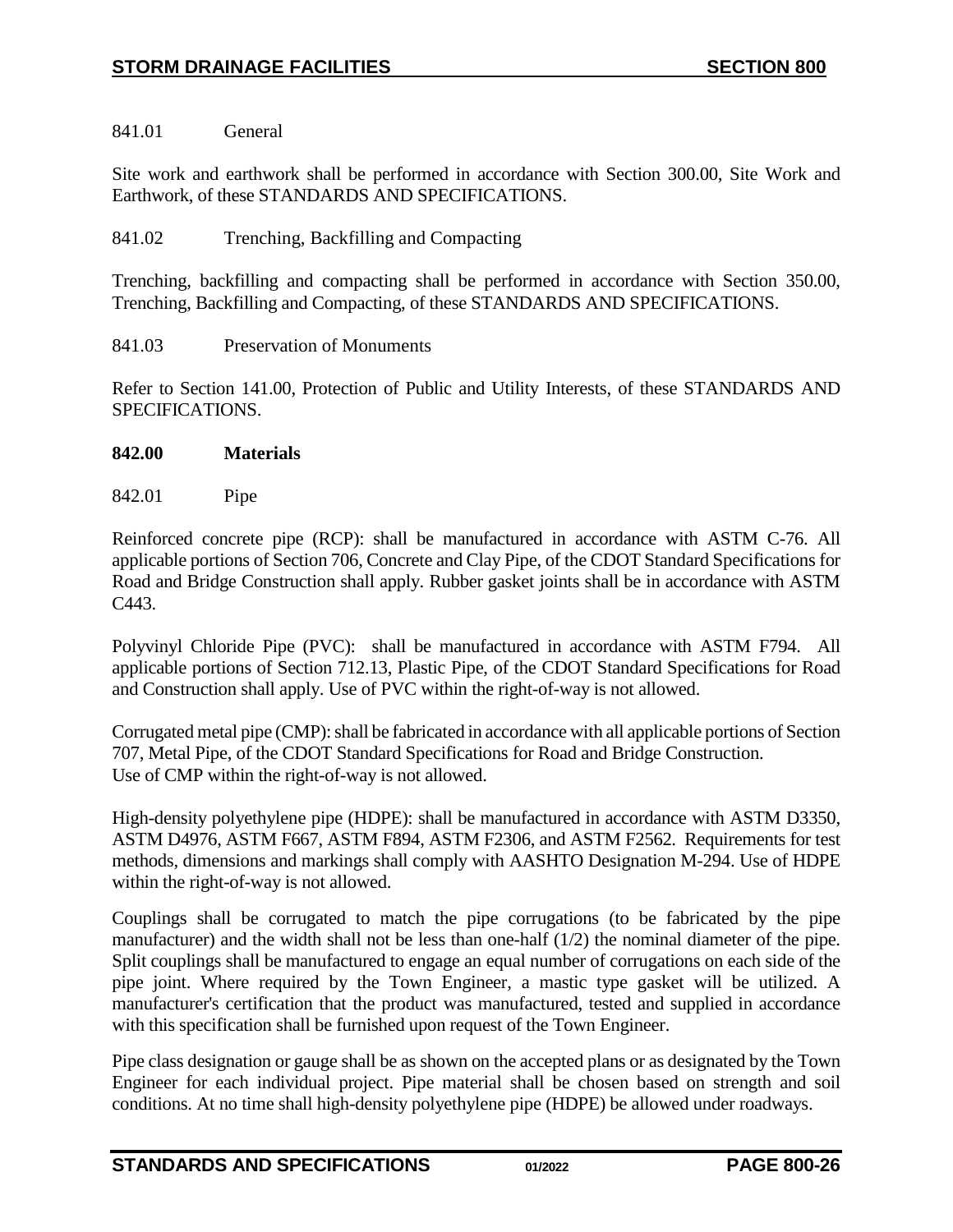All pipe shall be inspected by the Town Engineer to allow for rejection of pipe that fails to conform to the requirements of these STANDARDS AND SPECIFICATIONS. Defects will be marked so as not to disfigure the rejected pipe. Rejected pipe will be removed from the job site within 24 hours.

At all locations where corrugated metal pipe (CMP) is to be installed, a corrosion resistance level test shall be performed and a test report submitted to the Town Engineer for acceptance. The test will classify the soil and water to one of the Corrosion Resistance (CR) Levels shown in Table 800-14.

| <b>CR</b>       | Sulfate            | Chloride | pH          | Sulfate               | Chloride | pH          |
|-----------------|--------------------|----------|-------------|-----------------------|----------|-------------|
| Level           | (SO <sub>4</sub> ) | (Cl)     |             | (SO <sub>4</sub> )    | (Cl)     |             |
|                 | $%$ max.           | $%$ max. |             | ppm <sup>*</sup> max. | ppm max. |             |
| $CR 0**$        | 0.05               | 0.05     | $6.0 - 8.5$ | 250                   | 250      | $6.0 - 8.5$ |
| CR <sub>1</sub> | 0.15               | 0.15     | $6.0 - 8.5$ | 250                   | 250      | $6.0 - 8.5$ |
| CR <sub>2</sub> | 0.05               | 0.05     | $6.0 - 8.5$ | 500                   | 500      | $6.0 - 8.5$ |
| CR <sub>3</sub> | 0.15               | 0.15     | $6.0 - 8.5$ | 500                   | 500      | $6.0 - 8.5$ |
| CR <sub>4</sub> | 0.50               | 1.00     | $5.0 - 9.0$ | 1000                  | 1000     | $5.0 - 9.0$ |
| CR <sub>5</sub> | 1.00               | 1.50     | $5.0 - 9.0$ | 2000                  | 2000     | $5.0 - 9.0$ |
| CR <sub>6</sub> | 1.00               | 1.50     | 5.0 or 9.0  | 2000                  | 2000     | 5.0 or 9.0  |

**TABLE 800-14 GUIDELINES FOR SELECTION OF CORROSION RESISTANCE (CR) LEVELS**

\* ppm = parts per million

\*\*No special corrosion protection recommended when values are within these limits.

### <span id="page-26-0"></span>842.01.01 Electronic Marker System

All storm sewer pipe shall be installed with electronic markers at a maximum spacing of one marker for every 50 lineal feet of pipe. These markers shall be green in color and as manufactured by 3M. Full range markers shall be used up to a maximum depth of 8 feet. If the storm pipe is to be installed at a depth greater than 8 feet, a marker shall be placed in the trench at a depth of 8 feet aligned with the pipe centerline. The markers shall be tested to verify acceptable function at time of Initial Acceptance.

## <span id="page-26-1"></span>842.02 Pipe Joints

Pipe joints shall be constructed as designated on the accepted construction plans or as otherwise accepted by the Town Engineer. Rubber gasket joints for concrete pipe will conform to ASTM C-443. Corrugated metal pipe joints will be installed according to pipe manufacturer's recommendations. Cement mortar joints will be constructed with mortar mixture composed of one (1) part Portland cement to three (3) parts sand and enough water to produce a workable mix. Mortar that has started to set will be discarded and a new batch prepared.

### <span id="page-26-2"></span>842.03 Manholes, Inlets and Sidewalk Chases

Manholes and inlets may be constructed of cast-in-place or precast concrete. Manhole materials shall comply with all applicable portions of Section 732.04, Manhole Materials, of these STANDARDS AND SPECIFICATIONS.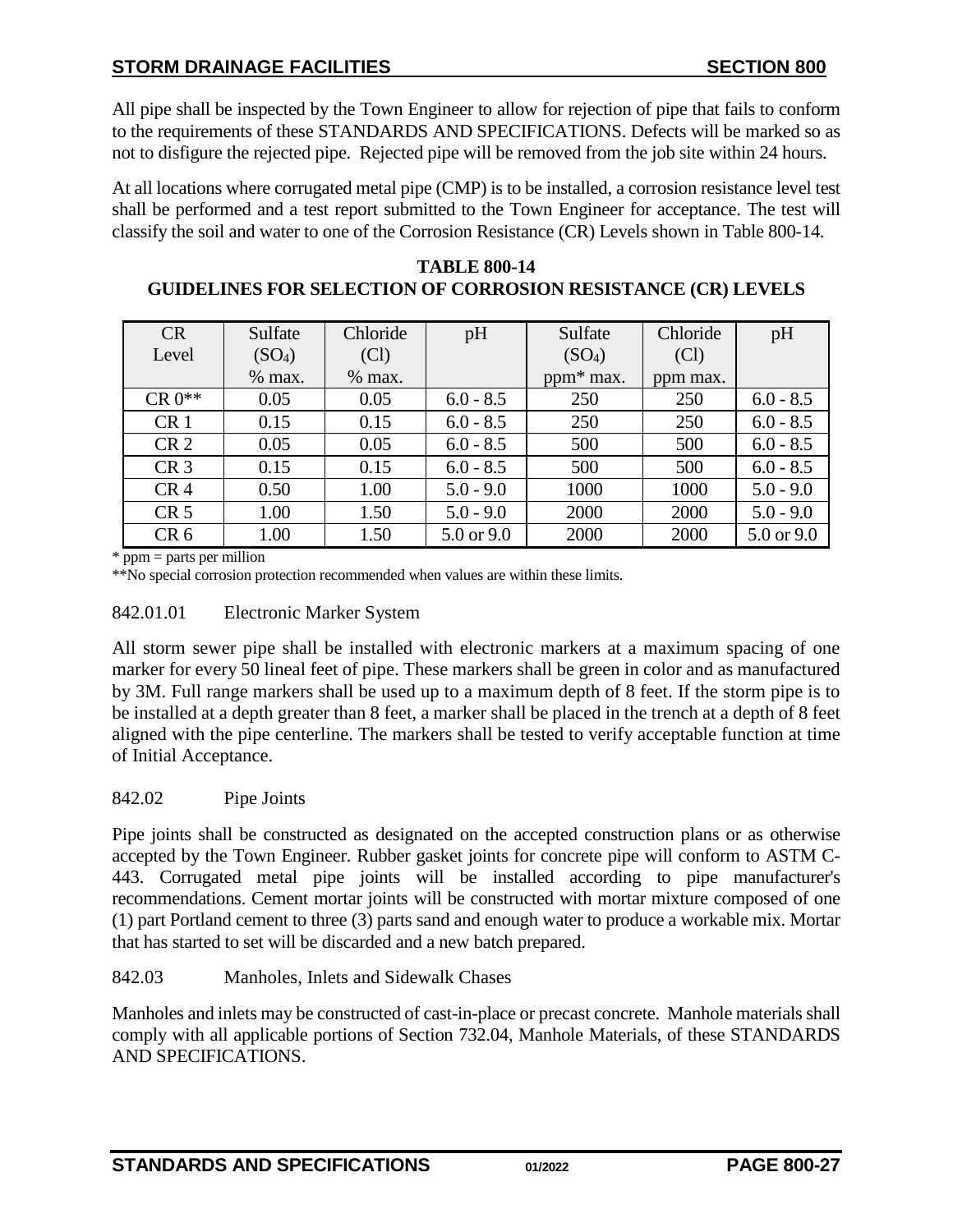Inlets shall conform to the Standard Drawings and to applicable Colorado Department of Transportation "M" Standards. All lids for inlets shall have the words "No Dumping – Drains to River" and "Storm Sewer".

Sidewalk chase drains are allowed and shall conform to the standard drawings.

### <span id="page-27-0"></span>842.04 Manhole Base Slabs & Base Beams

Refer to Section 732.05, Manhole Base Slabs and Base Beams, of these STANDARDS AND SPECIFICATIONS.

### <span id="page-27-1"></span>842.05 Concrete

Concrete shall conform to Section 400.00, Concrete Work, of these STANDARDS AND SPECIFICATIONS, for Portland cement concrete work. Type II cement will be used. Concrete encasement of pipe will conform to the details shown on the accepted plans.

#### <span id="page-27-2"></span>842.06 Cast Iron Fittings

Refer to Section 732.07, Cast Iron Fittings, of these STANDARDS AND SPECIFICATIONS.

### <span id="page-27-3"></span>842.07 Bedding Material

Bedding for storm sewer mains shall meet the gradation of CDOT "No.67 Coarse Aggregate" as specified in Section 703.02 in the latest edition of the CDOT "Standard Specifications for Road and Bridge Construction". Reference the Storm Sewer Trench Detail for further detail. All applicable portions of Section 352.00, Bedding for Pipelines and Service Lines, of these STANDARDS AND SPECIFICATIONS, shall apply.

### <span id="page-27-4"></span>842.08 Riprap and Filter Cloth

Riprap and filter cloth shall be installed at those locations noted on the accepted plans, or in locations designated by the Town Engineer. Riprap and bedding shall meet the standards set forth in the Urban Storm Drainage Criteria Manual.

### 842.08.01 Riprap

Rock used for riprap shall be hard, durable, angular in shape, and be free from cracks, overburden, shale and organic matter. Neither breadth nor thickness of single stone shall be less than one-third (1/3) its length and rounded stone will not be accepted except when used for mixing void-filled riprap per the USDCM requirements. The rock shall sustain abrasion test (Los Angeles machine - ASTM C0535-69) and shall sustain a loss of not more than ten percent (10%) after twelve (12) cycles of freezing and thawing (AASHTO test 103 for ledge rock procedure A). The rock shall have a minimum specific gravity of 2.50. Classification and gradation for riprap are shown in Table 800-14.

The riprap designation and total thickness of riprap shall be as shown on the accepted plans. The maximum stone size shall not be larger than the thickness of the riprap.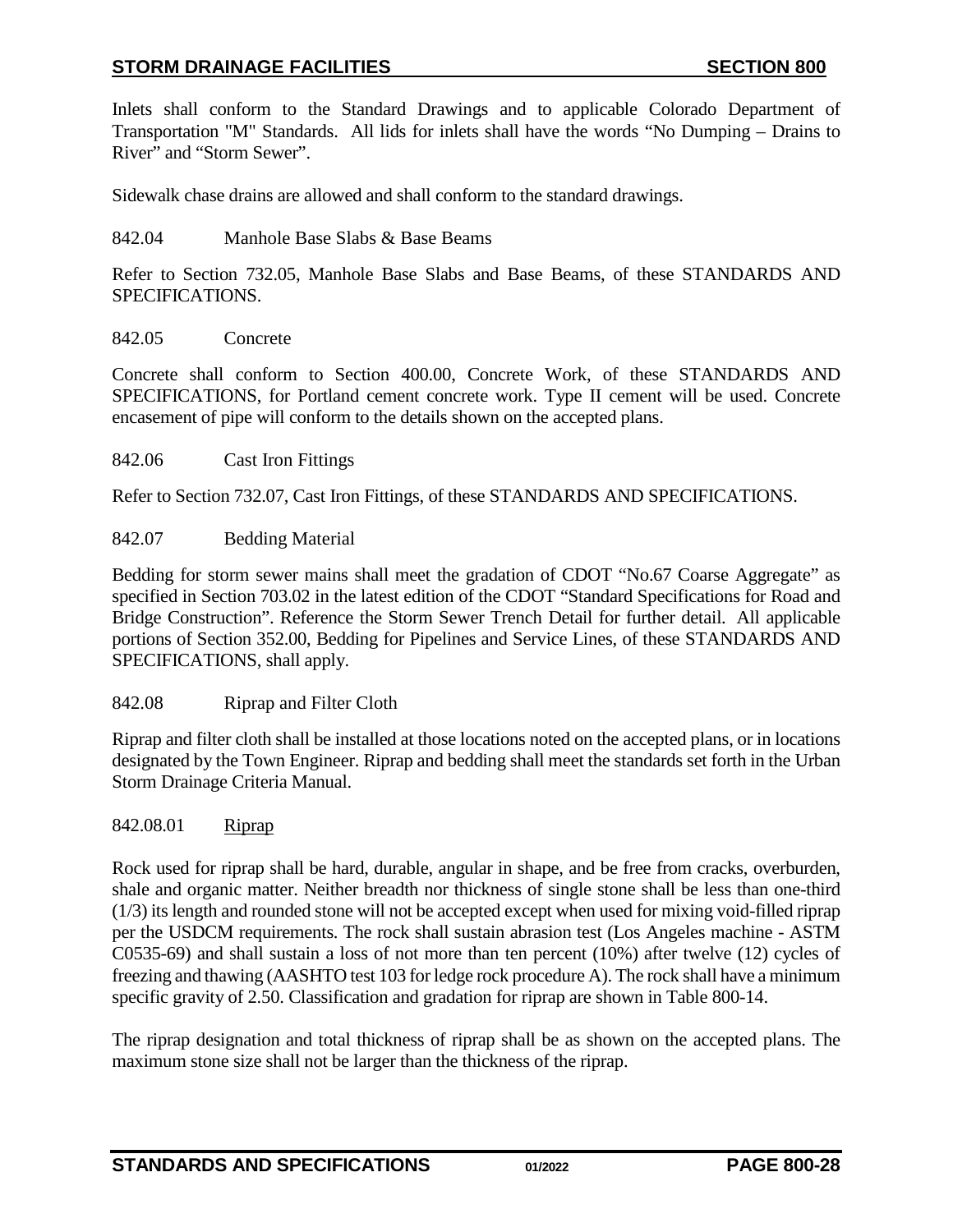| <b>Riprap Designation</b> | % Smaller Than Given | <b>Intermediate Rock</b> | $d(50)*$ |
|---------------------------|----------------------|--------------------------|----------|
|                           | Size By Weight       | Dimension                | (Inches) |
|                           |                      | (Inches)                 |          |
|                           |                      |                          |          |
| Type VL                   | 70-100               | 12                       |          |
|                           | 50-70                | 9                        |          |
|                           | $35 - 50$            | 6                        | $6***$   |
|                           | $2 - 10$             | $\overline{2}$           |          |
| Type L                    | 70-100               | 15                       |          |
|                           | 50-70                | 12                       |          |
|                           | $35 - 50$            | 9                        | $9**$    |
|                           | $2 - 10$             | 3                        |          |
| Type M                    | 70-100               | 21                       |          |
|                           | 50-70                | 18                       |          |
|                           | $35 - 50$            | 12                       | 12       |
|                           | $2 - 10$             | 4                        |          |
| Type H                    | 70-100               | 30                       |          |
|                           | 50-70                | 24                       |          |
|                           | $35 - 50$            | 18                       | 18       |
|                           | $2 - 10$             | 6                        |          |
| Type VH                   | 70-100               | 42                       |          |
|                           | 50-70                | 33                       |          |
|                           | $35 - 50$            | 24                       | 24       |
|                           | $2 - 10$             | 9                        |          |

**TABLE 800-14 CLASSIFICATION AND GRADATION OF RIPRAP**

 $*d(50) = Mean rock size$ 

\*\* Bury Types VL and L with native topsoil and re-vegetate to protect from vandalism.

### 842.08.02 Filter Cloth

Filter cloth shall be manufactured especially for the stability of erosion control construction and made from polyethylene, polypropylene or polyester yarns in accordance with the following:

| A.              | Weight                         | $3.9 \text{ oz/yd}$ | ASTM D1910           |
|-----------------|--------------------------------|---------------------|----------------------|
| <b>B.</b>       | Thickness                      | 15 mils             | ASTM D1777           |
| $\mathcal{C}$ . | <b>Grab Strength</b>           | 130 lbs             | ASTM D1682           |
| D.              | <b>Elongation Break</b>        | 60%                 | ASTM D1682           |
| Ε.              | <b>Mullen Burst Strength</b>   | $140$ psi           | ASTM D3786           |
| F.              | <b>Puncture Strength</b>       | 40 lb               | ASTM D751            |
| G.              | <b>Trapezoid Tear Strength</b> | $60$ lb             | ASTM D751            |
| H.              | <b>Equivalent Opening Size</b> | 70-100 U.S. Sieve   | 02215<br>$\sqrt{\ }$ |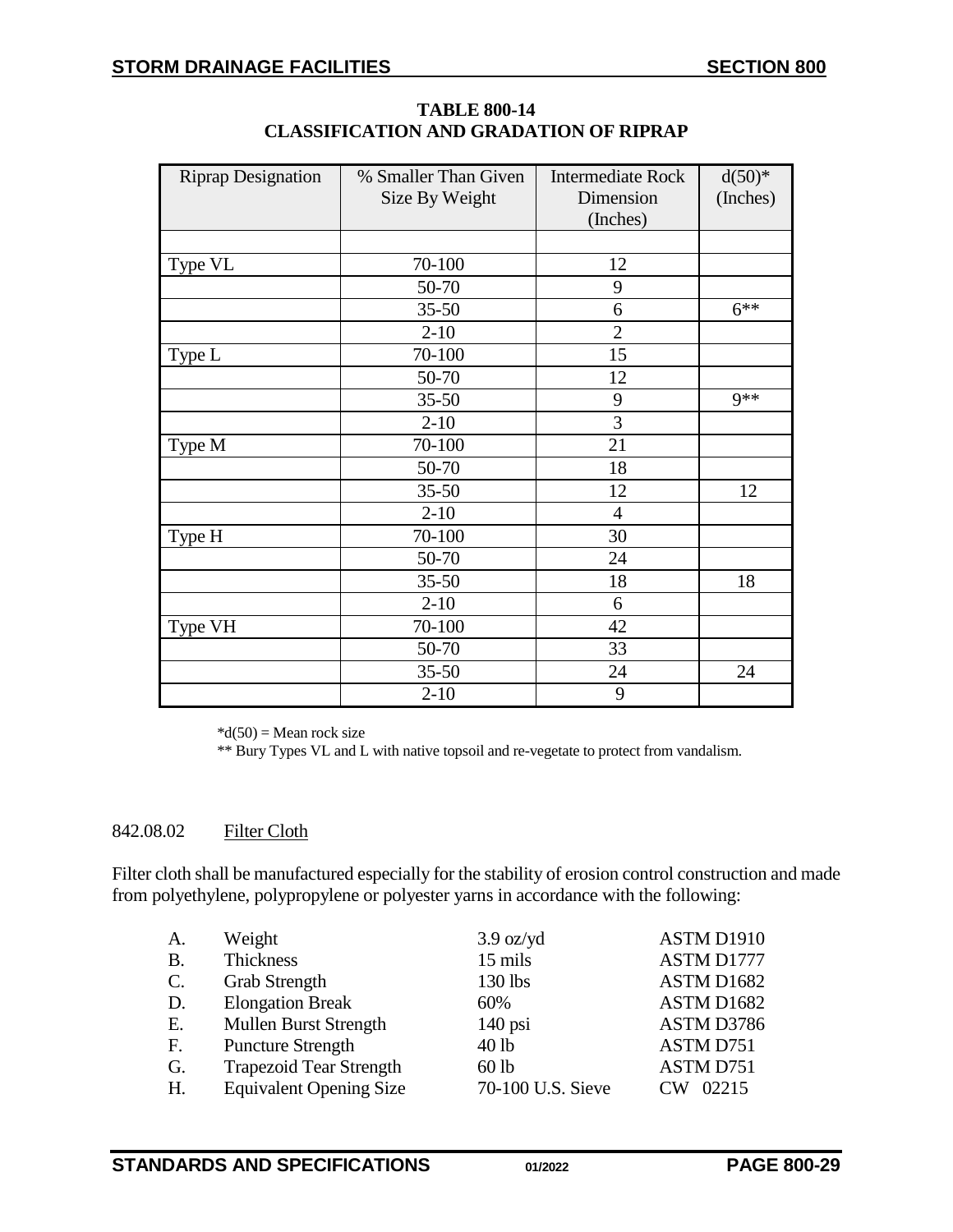# 842.08.03 Filter Material

The filter material that shall be placed on top of the filter cloth (at specified thickness) prior to placement of the riprap shall meet the requirements of "Stabilization Material" as defined in Section 340.01, Definitions, of these STANDARDS AND SPECIFICATIONS.

When requested by the Town Engineer, the Contractor shall furnish copies of tests from a certified and acceptable testing laboratory for the following:

- A. Gradation and soundness of rock for riprap and boulders
- B. Gradation of filter material
- C. Strength and characteristic tests for filter cloth

## <span id="page-29-0"></span>**843.00 Installation**

Refer to Section 733.01, General, of these STANDARDS AND SPECIFICATIONS.

<span id="page-29-1"></span>843.01 Alignment and Grade

Refer to Section 733.02, Alignment and Grade, of these STANDARDS AND SPECIFICATIONS.

<span id="page-29-2"></span>843.02 Protection of Existing Underground Utilities

Refer to Section 733.03, Protection of Existing Underground Utilities, of these STANDARDS AND SPECIFICATIONS.

<span id="page-29-3"></span>843.03 Wet Trench

Refer to Section 351.00, Trench Excavation for Pipelines and Service Lines, of these STANDARDS AND SPECIFICATIONS.

<span id="page-29-4"></span>843.04 Handling Pipe and Fittings

Refer to Section 733.05, Handling Pipe and Fittings, of these STANDARDS AND SPECIFICATIONS.

<span id="page-29-5"></span>843.05 Sewer Pipe Installation

Refer to Section 733.06, Sewer Pipe Installation, of these STANDARDS AND SPECIFICATIONS.

<span id="page-29-6"></span>843.06 Connections to Existing Manholes

Refer to Section 733.07, Connections to Existing Manholes, of these STANDARDS AND SPECIFICATIONS.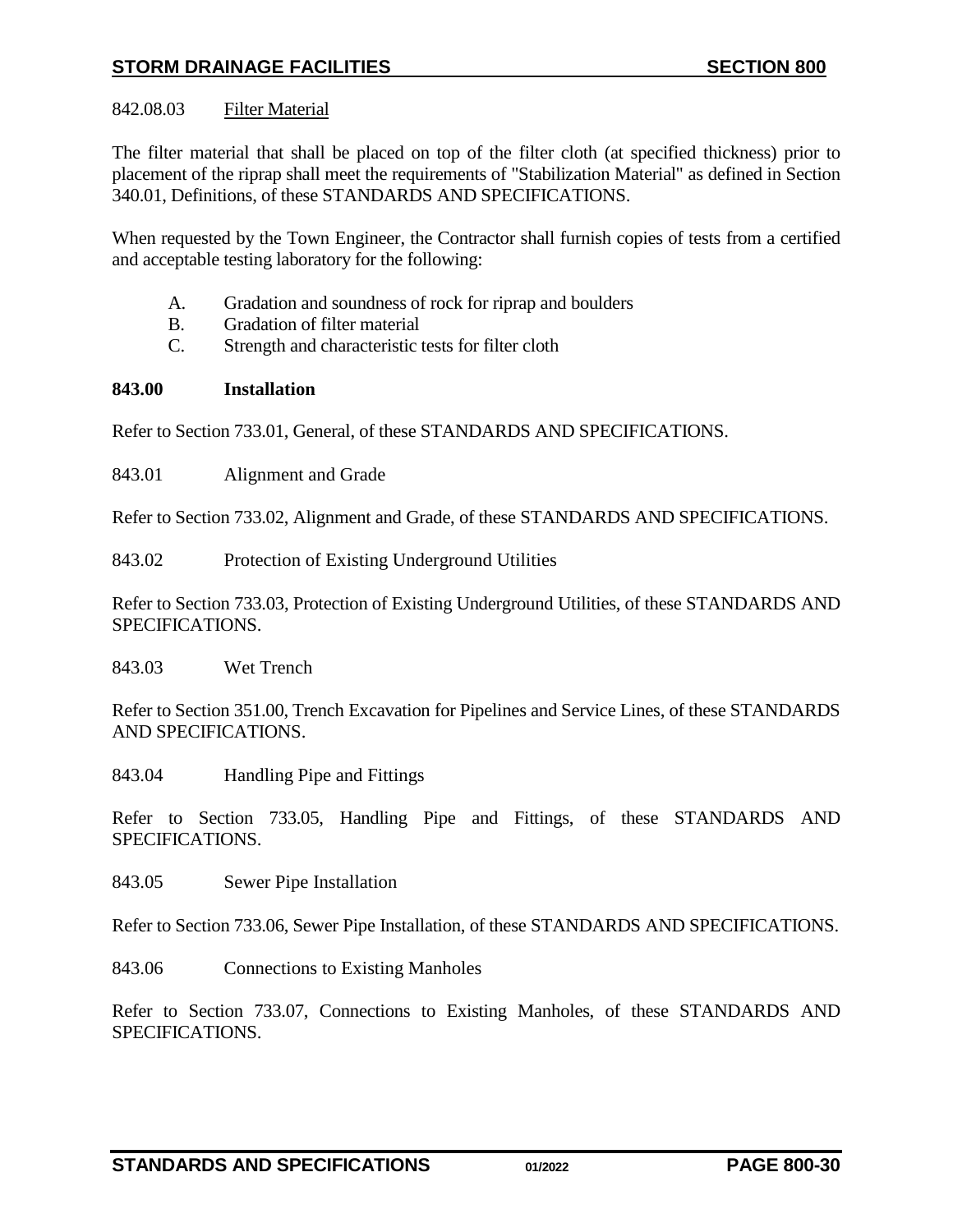## <span id="page-30-0"></span>843.07 Construction of Manholes, Inlets and Sidewalk Chases

Manholes and inlets shall be constructed in accordance with applicable portions of Section 733.08, Construction of Manholes, of these STANDARDS AND SPECIFICATIONS. Refer to the Standard Drawings for manhole details, inlet details, and for sidewalk chase details. Inlets shall be per CDOT Construction Details or accepted by the Town of Erie.

## <span id="page-30-1"></span>843.08 Construction of Open Channels and Special Structures

All work will conform to details shown on the accepted plans and whatever additional specifications are required. Construction will be accurately done to line and grade according to construction stakes as required by Section 733.02 of these STANDARDS AND SPECIFICATIONS.

When required, sidewalk chases will be constructed as detailed on the Standard Drawings.

<span id="page-30-2"></span>843.09 Riprap and Filter Cloth

Excavation for riprap shall conform to all applicable portions of Section 300.00, Site Work and Earthwork, of these STANDARDS AND SPECIFICATIONS.

The Contractor shall complete the excavation in accordance with the accepted plans or as directed by the Town Engineer, then he shall place the filter cloth over the graded areas loosely enough so that any protrusions from underneath or applied bands to the cloth will not cause stretching of the cloth beyond elastic limits.

The outer edge of the filter cloth shall be folded vertically upward at the trench. All overlapping joints shall be a minimum of two (2) feet wide, with the upstream section overlapping the downstream portion. The overlapping joints shall be secured with staples at each edge of the adjoining sections of cloth, and spaced at two (2) foot intervals. The Contractor, at his expense, in accordance with the manufacturer's recommendations, shall repair any holes, rips or other damage to the filter cloth.

Stabilization material, as described in Section 340.01, Definitions, of these STANDARDS AND SPECIFICATIONS, shall be placed on top of the filter cloth (where filter cloth is used) to a thickness of six (6) inches. The material shall be placed using equipment, which will not rip, tear or otherwise damage the filter cloth. Any damaged areas shall be promptly repaired at the Contractor's expense. The material shall be screeded to give a finished surface, which is within one- (1) inch of the specified thickness.

Riprap shall be placed to conform to the details shown on the accepted plans. The larger size stones shall be placed first and roughly arranged in close contact. The toe trench and foundation course shall be closed first. The spaces between the larger stones shall then be filled with smaller stone of suitable size, so placed as to leave the surface evenly stepped, conforming to the contour required. The finished surface shall be even and tight and shall not vary from the planned surface by more than one-quarter (1/4) foot per foot of depth. The material may be machine placed with sufficient handwork to accomplish the requirements noted herein.

Where boulders are to be grouted, the boulders shall be laid with care to prevent earth and sand from filling the gaps between boulders. Grout must be removed from exposed rock for aesthetic purposes.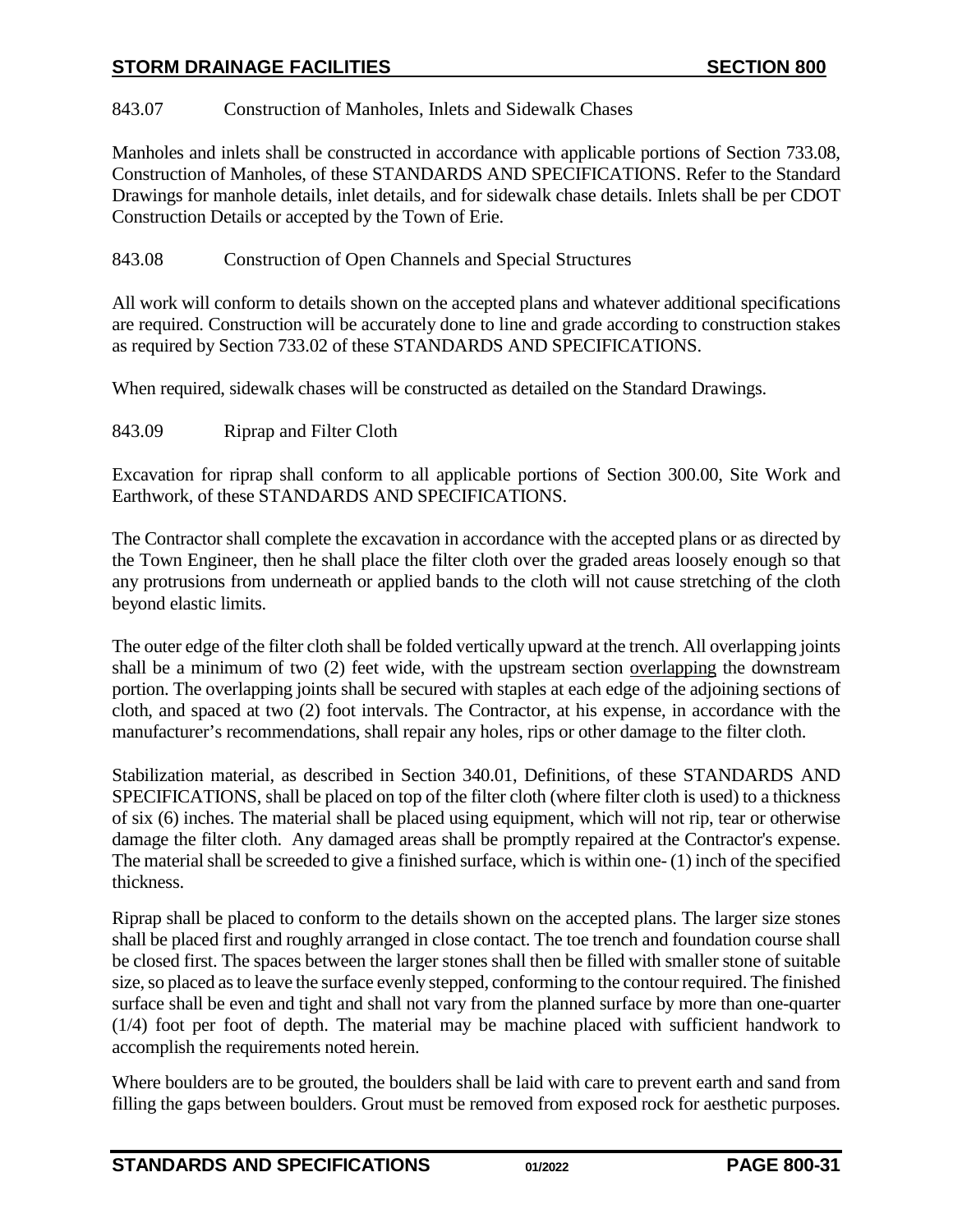Gaps shall be filled with grout and mechanical vibrators shall be used to insure all voids are filled. The surface shall be trowel finished. Concrete for the grout shall be an approved batch meeting the following requirements:

- a. All grout shall have a minimum 28-day compressive strength equal to 3,200 psi.
- b. One cubic yard of grout shall contain a minimum of six (6) sacks of Type II Portland cement.
- c. A maximum of 25% Type F Fly Ash may be substituted for the Portland cement.
- d. Aggregate for the grout shall consist of 70% natural sand (fines) and 30% 3/8-inch rock (coarse).
- e. Slump shall be four (4) inches to six (6) inches.
- f. Air entrainment shall be 5.5% 7.5%.
- g. Grout shall contain one and one-half  $(1-1/2)$  pounds of Fibermesh, or approved equivalent, per cubic yard of grout.
- h. Color Additive in required amounts shall be used when so specified by contract.

Except when approved in writing by the Town Engineer, the Contractor shall not be permitted to grout boulders when the air temperature away from artificial heat falls below thirty-two degrees Fahrenheit (32°F), and there is frost in the subgrade. When grouting is permitted during cold weather, the temperature of the mix shall not be less than fifty degrees Fahrenheit (50°F) at the time of placing. During hot weather conditions, the temperature of the mix shall not be more than ninety degrees Fahrenheit (90°F) at the time of placing The Contractor shall not place filter cloth, stabilization material, or boulders on frozen ground. Blankets and heaters must be used to maintain a temperature between fifty degrees Fahrenheit (50°F) and seventy degrees Fahrenheit (70°F) for the required curing period. Concrete shall not be placed against forms exposed to heating unless the temperature of the forms is first cooled to less than or equal to ninety degrees Fahrenheit ( $\leq 90^{\circ}$ F).

# <span id="page-31-0"></span>843.10 Inspections

*Initial Acceptance:* Prior to initial acceptance the Contractor, at the Contractor's expense, will jetvac the storm sewer and have the lines inspected with TV video equipment (a copy of the video tape and written report must be supplied to the Town). If, after visual inspection of the storm sewer system and video, the Town Engineer suspects that there is a problem, he may require that further tests shall be completed by the Contractor at the Contractor's expense. Should any inadequacies be found, the Contractor shall make repairs deemed necessary to correct the problem.

*Final Acceptance:* Prior to final acceptance the Contractor, at the Contractor's expense, will jet-vac the storm sewer and have the lines inspected with TV video equipment (a copy of the video tape and written report must be supplied to the Town). If, after visual inspection of the storm sewer system and video, the Town Engineer suspects that there is a problem, he may require that further tests shall be completed by the Contractor at the Contractor's expense. Should any inadequacies be found, the Contractor shall make repairs deemed necessary to correct the problem.

# <span id="page-31-1"></span>**850.00 TRENCHING, BACKFILLING AND COMPACTING**

Refer to Section 350.00, Trenching Backfilling and Compacting, of these STANDARDS AND SPECIFICATIONS.